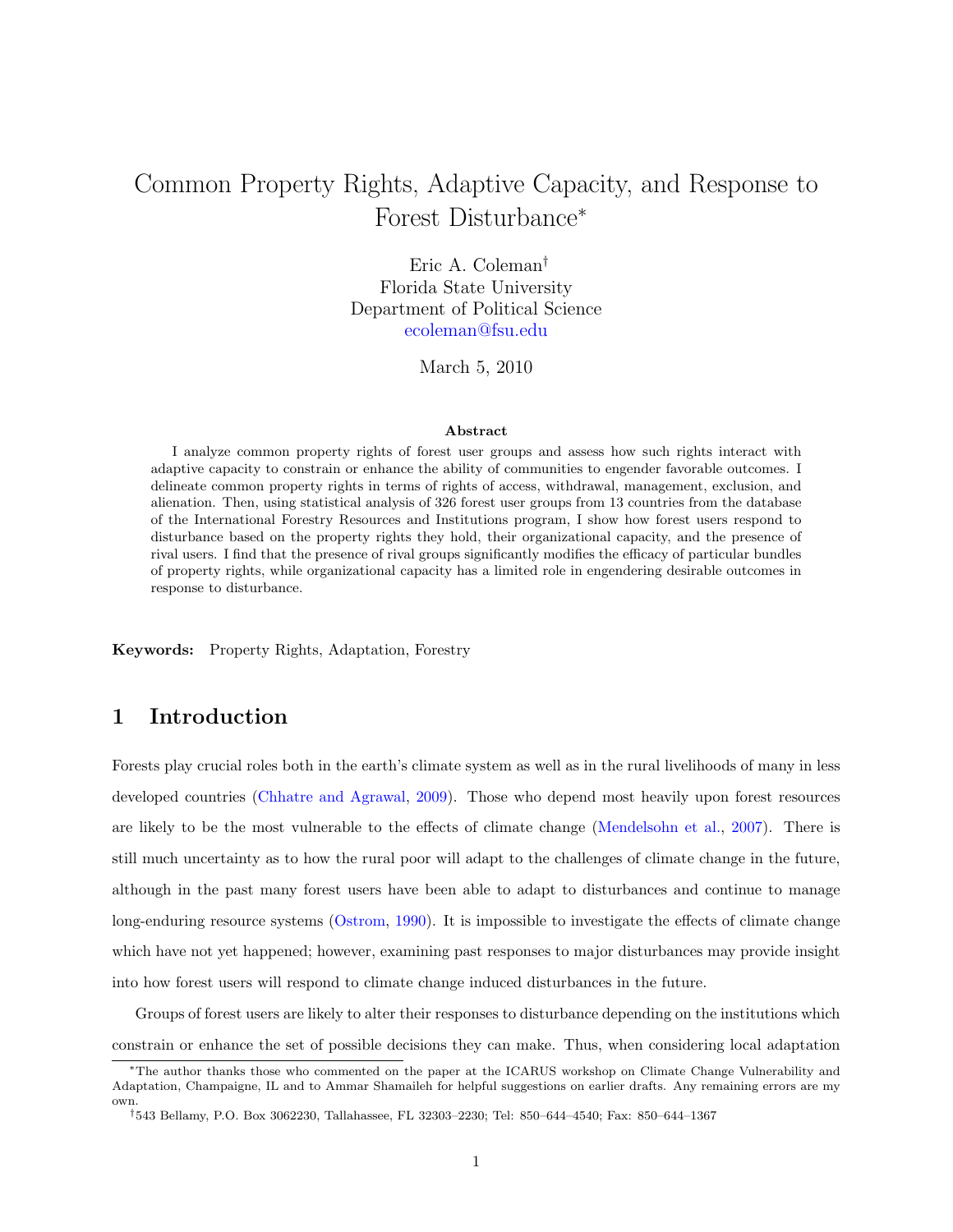to disturbance one must carefully consider both ecological and institutional factors as well as their interplay [\(Young,](#page-17-2) [2002;](#page-17-2) [Basurto and Coleman,](#page-16-1) [Forthcoming\)](#page-16-1). The nature and extent of the property rights which forest groups hold will provide incentives to adapt to disturbances in certain ways.

It is generally recognized that there are bundles of property rights associated with natural resources [\(Barzel,](#page-16-2) [1997;](#page-16-2) [Schlager and Ostrom,](#page-17-3) [1992;](#page-17-3) [McKean,](#page-16-3) [2000\)](#page-16-3). These bundles of rights may be held in common, privately, by the state, or by nobody at all (open access) [\(McKean,](#page-16-3) [2000\)](#page-16-3). In addition, different parties may hold different bundles of the property rights. For example, in many countries the residual claimant (the party to which all unspecified rights belong, see [Coleman and Steed](#page-16-4) [\(2009\)](#page-16-4)) of forest land is held by the state, while local communities may have property rights to appropriate timber or other forest products and outside tourists may hold rights of access to the forest. Thus, the property rights to the resource are dispersed over many different holders of those rights.

Despite the recognition that there are bundles of property rights associated with any given resource, there appears to still be a tendency for academics and policymakers to oversimplify resource ownership as wholly private, common, state, or open access (See [McKean,](#page-16-3) [2000\)](#page-16-3). Virulent debates have emerged to argue that one ownership type is superior to all others (See [Ostrom,](#page-17-1) [1990;](#page-17-1) [Ostrom et al.,](#page-17-4) [2007\)](#page-17-4), but little research has examined what stakeholders are best able to exercise which bundles of rights to achieve environmentally sustainable outcomes.<sup>1</sup>

[Schlager and Ostrom](#page-17-3) [\(1992\)](#page-17-3) identify and classify property rights and distinguish the diverse bundles of rights of natural resources. They classify property rights holders into four categories: authorized users who have rights of access and withdrawal; claimants who have rights to manage the resource; proprietors who have rights to exclude others from using the resource; and owners who have rights of alienation—they can divest themselves of the resource. The rights associated with the resource should not be confused with the type of rights holder. Individuals, national governments, or groups of forest users may be authorized users, claimants, proprietors, or owners. [Schlager and Ostrom](#page-17-3) [\(1992\)](#page-17-3) argue that if property rights holders have bundles of rights approaching full ownership rather than mere access, they will be more likely to invest in the resource. For example, owners of forest land will be more likely to invest in efforts to monitor the use of the forest than authorized users.

The investment decision of property rights holders with different bundles of rights has not been thoroughly investigated empirically. Some evidence suggests that full ownership is not necessary to achieve sustainable outcomes, but that some rights of access and withdrawal are important [\(Coleman,](#page-16-5) [2009\)](#page-16-5). Other work shows

<sup>&</sup>lt;sup>1</sup>Although recent research has examined the relative effectiveness of vesting full ownership rights to private individuals, user groups, or states [\(Hayes and Ostrom,](#page-16-6) [2005;](#page-16-6) [Ostrom and Nagendra,](#page-17-5) [2006;](#page-17-5) [Coleman,](#page-16-5) [2009;](#page-16-5) [Chhatre and Agrawal,](#page-16-0) [2009\)](#page-16-0). This literature largely concludes that no single owner is significantly more likely to sustainably manage forests, although [Chhatre](#page-16-0) [and Agrawal](#page-16-0) [\(2009\)](#page-16-0) find that local users with ownership rights are more likely to have more forest biomass than national governments or private individuals.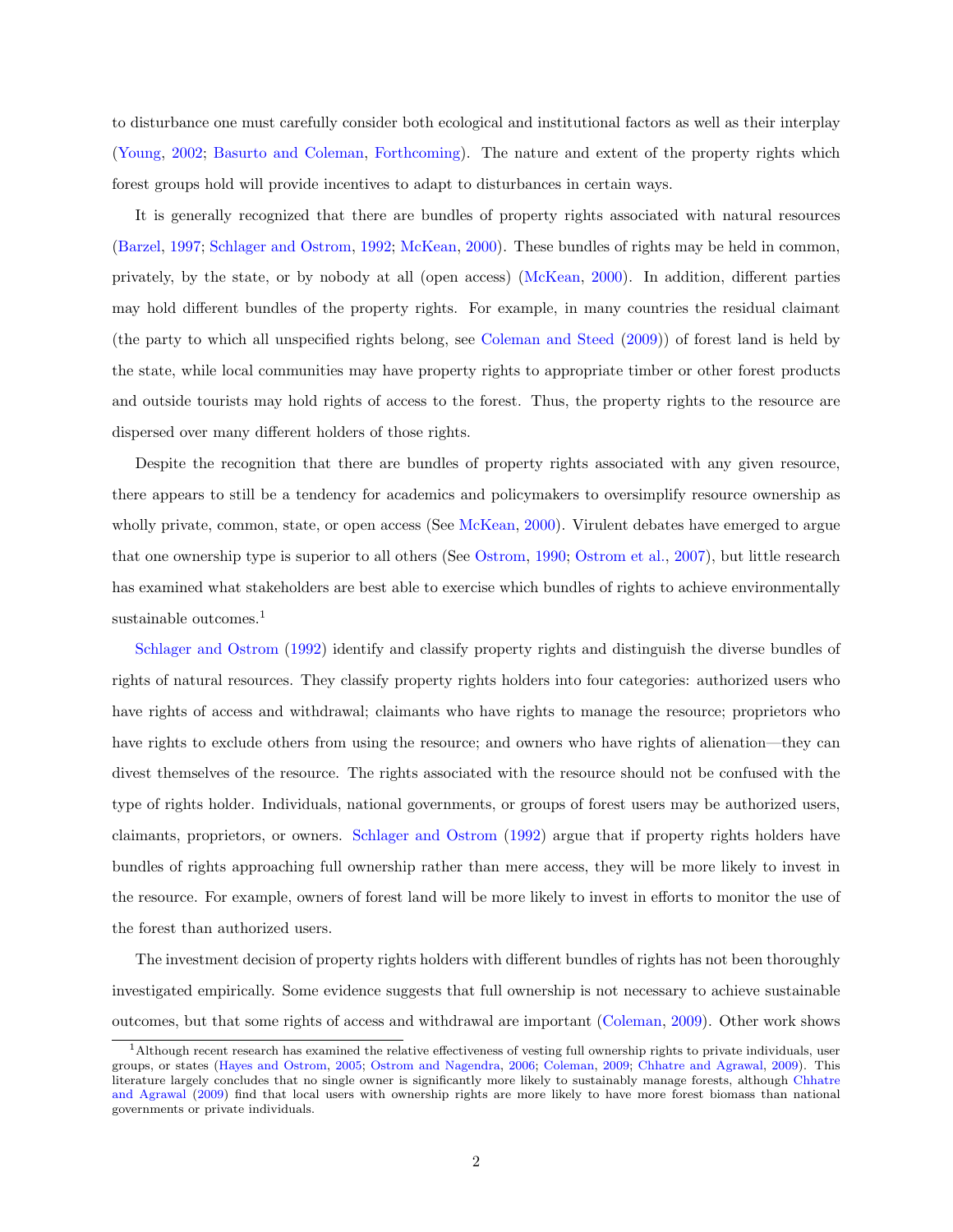that when groups of forest users are given rights to withdraw forest resources they are more likely to make investments to monitor and sanction other forest users, while government owners are less likely to do so [\(Coleman and Steed,](#page-16-4) [2009\)](#page-16-4). This paper adds to this literature by investigating in finer detail the full range of property rights that might be given to local forest user groups and how forest users respond to ecological disturbances when they hold different bundles of property rights.

## 2 Forest Property Rights

### 2.1 Incentives of Property Rights

Common property rights in forests are given to user groups. "A user group is a group of people who harvest from, use, and/or maintain one or more forests and who share the same rights and duties to products from the forest(s), even though they may or may not be formally organized [\(International Forestry Resources](#page-16-7) [and Institutions,](#page-16-7) [2008,](#page-16-7) p.III.A.5-1)." User groups hold common property rights; a group of people jointly hold some subset of the bundle of rights. Such arrangements are quite common in many parts of the world [\(Agrawal et al.,](#page-15-0) [2008\)](#page-15-0) and are often effective institutional arrangements for the sustainable management of forests [\(Chhatre and Agrawal,](#page-16-0) [2009\)](#page-16-0).

[Schlager and Ostrom](#page-17-3) [\(1992\)](#page-17-3) provide a typology of property rights which is presented in Table [1.](#page-2-0) Table [1](#page-2-0) lists four types of property rights associated with forests and the relative strength of incentives each right provides in the investment decisions of the rights holders. It is important to note that investments here are broadly termed; an investment is any action which delays consumption of forest products. Examples of investments include the following: time spent creating, implementing, or enforcing rules [\(Coleman and](#page-16-4) [Steed,](#page-16-4) [2009\)](#page-16-4); physical investments in the forest such as fencing, planting seedlings, or other maintenance activities [\(Coleman et al.,](#page-16-8) [2009\)](#page-16-8); and delaying harvesting so that greater harvests might be made in the future [\(Tietenberg,](#page-17-6) [2000\)](#page-17-6).

The most prevalent property rights in forestry relate to rights of access (the right to enter a defined

| рсықпайын             |                 |                 |
|-----------------------|-----------------|-----------------|
| Property              | Property        | Incentives      |
| Right                 | Right Holder    | to Invest       |
| Access and Withdrawal | Authorized User | Weak            |
| Management            | Claimant        | Somewhat Weak   |
| Exclusion             | Proprietor      | Somewhat Strong |
| Alienation            | Owner           | Strong          |

<span id="page-2-0"></span>Table 1: Bundles of Rights and Property Rights Holder Designation

Source: Adapted from [Schlager and Ostrom](#page-17-3) [\(1992\)](#page-17-3).

3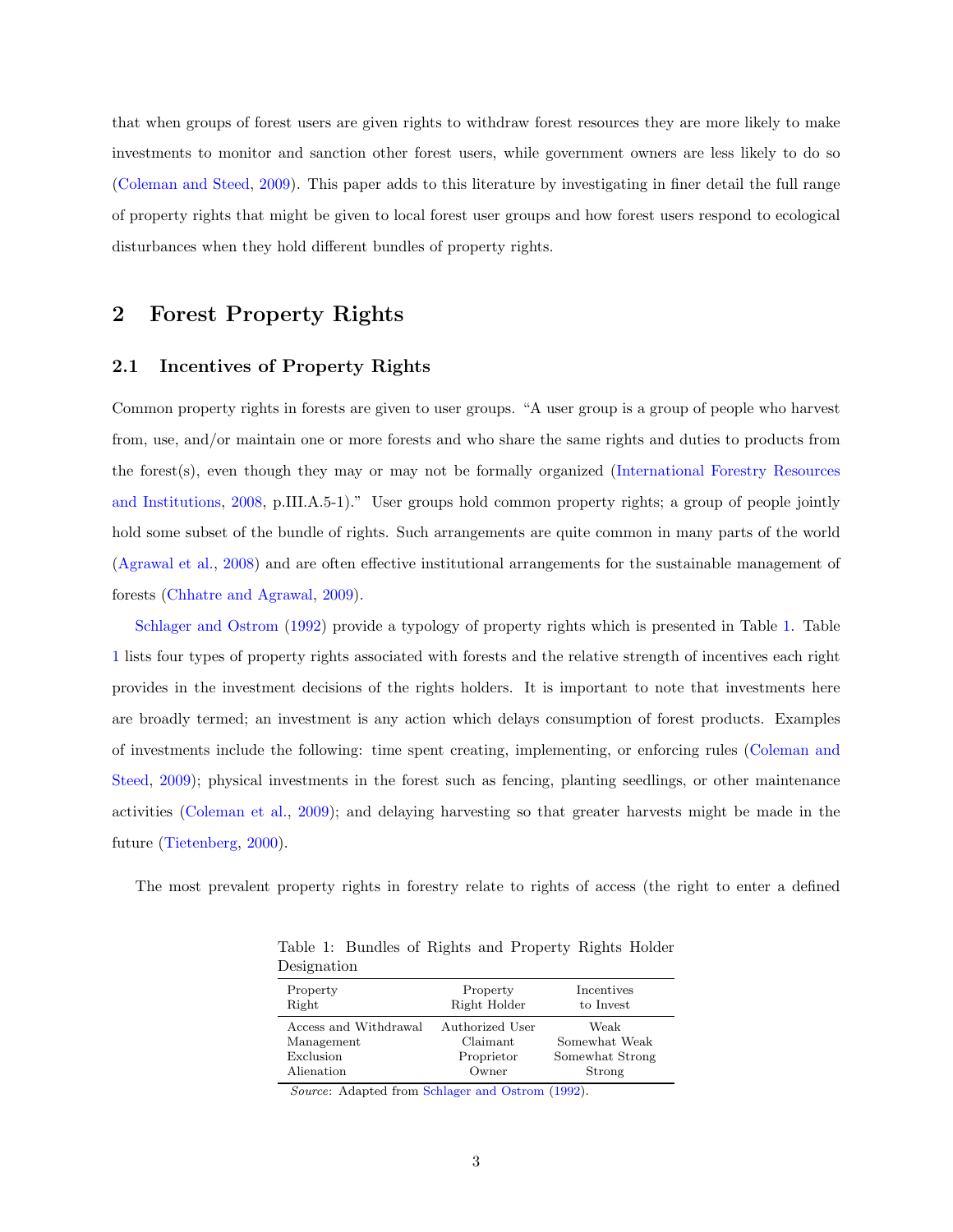physical property) and withdrawal (the right to obtain forest products). Those who hold only rights of access and withdrawal are termed "authorized users" by [Schlager and Ostrom,](#page-17-3) and are hypothesized to have weak incentives to invest in the forest or limit harvesting effort. They have no rights to make rules about forest use; authorized users who make forest investments are dependent on the rights that others may exercise to expropriate their investments.

Forest users with rights of management (to regulate internal forest use and choose priorities over uses) are termed claimants. Claimants have somewhat weak incentives to invest in the resource because without rights of exclusion they are not guaranteed to benefit from such investments. On the other hand claimants may still invest in the resource if no other groups are interested in these resources or if the resource is physically isolated from others.

Those with rights to exclude others from the forest (i.e. to decide who will have access and withdrawal rights) can realize the benefits of the investments they make in the forest. Such users are termed proprieties. Proprieties are hypothesized to have somewhat strong incentives to invest in the forest as they can realize the direct benefits from their investments and exclude others from them.

Many authors have argued that the right to alienation (the right to sell or lease any of the aforementioned rights) is the crucial characteristic of property rights [\(Schlager and Ostrom,](#page-17-3) [1992;](#page-17-3) [Arnason,](#page-16-9) [2005;](#page-16-9) [Scott,](#page-17-7) [2008\)](#page-17-7). When owners are allowed to sell their rights and realize the benefits of long-term investments they can potentially realize the full benefits from those investments. While proprietors have the right to realize the direct investment themselves, owners have rights to sell those benefits to those that value them the most and receive the largest possible benefits from investment. Thus, full ownership is hypothesized to give the largest incentive to invest in the resource.<sup>2</sup>

#### 2.2 Adaptive Capacity

Climate change models suggest that the rural poor and those most dependent on forest resources are likely those to become extremely vulnerable to the adverse effects of climate change [\(Agrawal,](#page-15-1) [2010\)](#page-15-1). Climate change is expected to increase the volatility of weather patterns and engender more frequent extreme weather events such as fires and floods [\(Stern,](#page-17-8) [2007\)](#page-17-8). Forest dependent people that live just above subsistence are sensitive to such disturbances. This increased vulnerability to disturbance in turn raises the uncertainty of realizing the future gains from investment decisions. For example, if fires frequently destroy forest assets then risk averse forest users may be much less likely to make investments in those assets.

Most research on climate change adaptation stresses the role of technology (such as providing information

 ${}^{2}$ It is important to note that if the rate of returns from investments are not sufficient or if owners have particularly high discount rates then even those with full ownership rights still may not invest in the resource.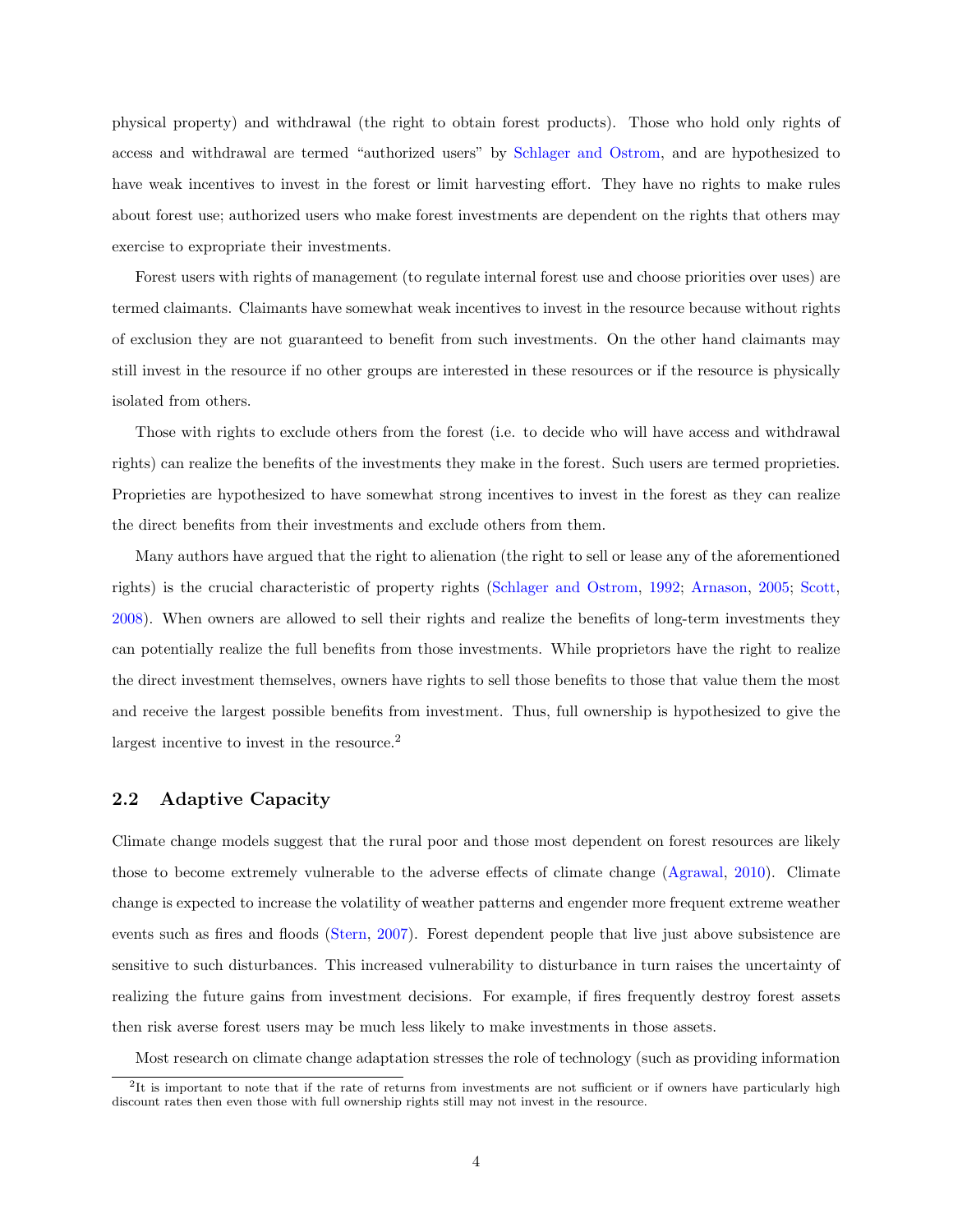on weather forecasts or early warning systems, (see [Stern,](#page-17-8) [2007,](#page-17-8) ch.18)) to respond to such disturbances and largely ignores the role of social institutions such as property rights [\(Agrawal,](#page-15-1) [2010\)](#page-15-1). While technological interventions may benefit those producing and providing such technology, creating robust institutional conditions may simultaneously improve adaptive capacity as well as benefit the forest-dependent poor. Other policy advise focuses on national-level policies such as integrating climate change impact models into national policymaking and the creation of national climate change ministries for coordination and planning [\(Stern,](#page-17-8) [2007,](#page-17-8) ch.20). What little policy advise there is that focuses on local social institutions is largely confined to variables that are not easily influenced by direct policy intervention, such as increasing the resilience of livelihoods and infrastructure, improved governance, and community empowerment [\(Stern,](#page-17-8) [2007,](#page-17-8) ch.20). Unfortunately, less emphasis has been placed on analyzing local property rights which are more directly amenable to policy change [\(Agrawal,](#page-15-1) [2010\)](#page-15-1).

A user groups' property rights bundle endowment modifies their ability to respond to disturbance. There is a relative paucity of research on such intuitions, which is alarming given the central role of local institutions in adapting to climate change [\(Agrawal,](#page-15-1) [2010\)](#page-15-1). This paper seeks to fill this gap by providing a comparative empirical analysis of different property rights bundle endowments on the ability of forest user groups to adapt to external disturbance through changes in investment activities.

Much social scientific research has examined the concept of adaptive capacity and has tried to measure the different components of such capacity [\(Eakin and Lemos,](#page-16-10) [2006;](#page-16-10) [Engle and Lemos,](#page-16-11) [2010\)](#page-16-11). So far, however, research focused on empirically estimating the effects of adaptive capacity, with special emphasis on the local institutional components of adaptive capacity, remains largely unexamined.

[Engle and Lemos](#page-16-11) [\(2010,](#page-16-11) p.7) review the literature on adaptive capacity and argue that the the concept has 7 basic underlying determinants: human capital, information, material resources, organizational/social capital, political capital, wealth/financial capital, and institutions. The authors acknowledge the tradeoffs among various determinants, especially given the limited resources that local users have to invest in the portfolio of possible capacities. However, beyond the simple tradeoffs of investment in each determinant of adaptive capacity, there may be real tradeoffs in terms of each determinant's ability to modify the effectiveness of other determinants. For example, strong knowledge without material resources to act upon that knowledge may not produce a desirable result. In other words, it is not only important to consider how the overall level of each determinant is effected by a limited budget, but to also consider that different configurations of adaptive capacity may be more effective at engendering resilient responses to disturbance than other configurations.

It is also important to consider that while adaptive capacity is not entirely determined by exposure to disturbance and other biophysical factors [\(Ribot,](#page-17-9) [2010\)](#page-17-9), such factors are nonetheless a key component of any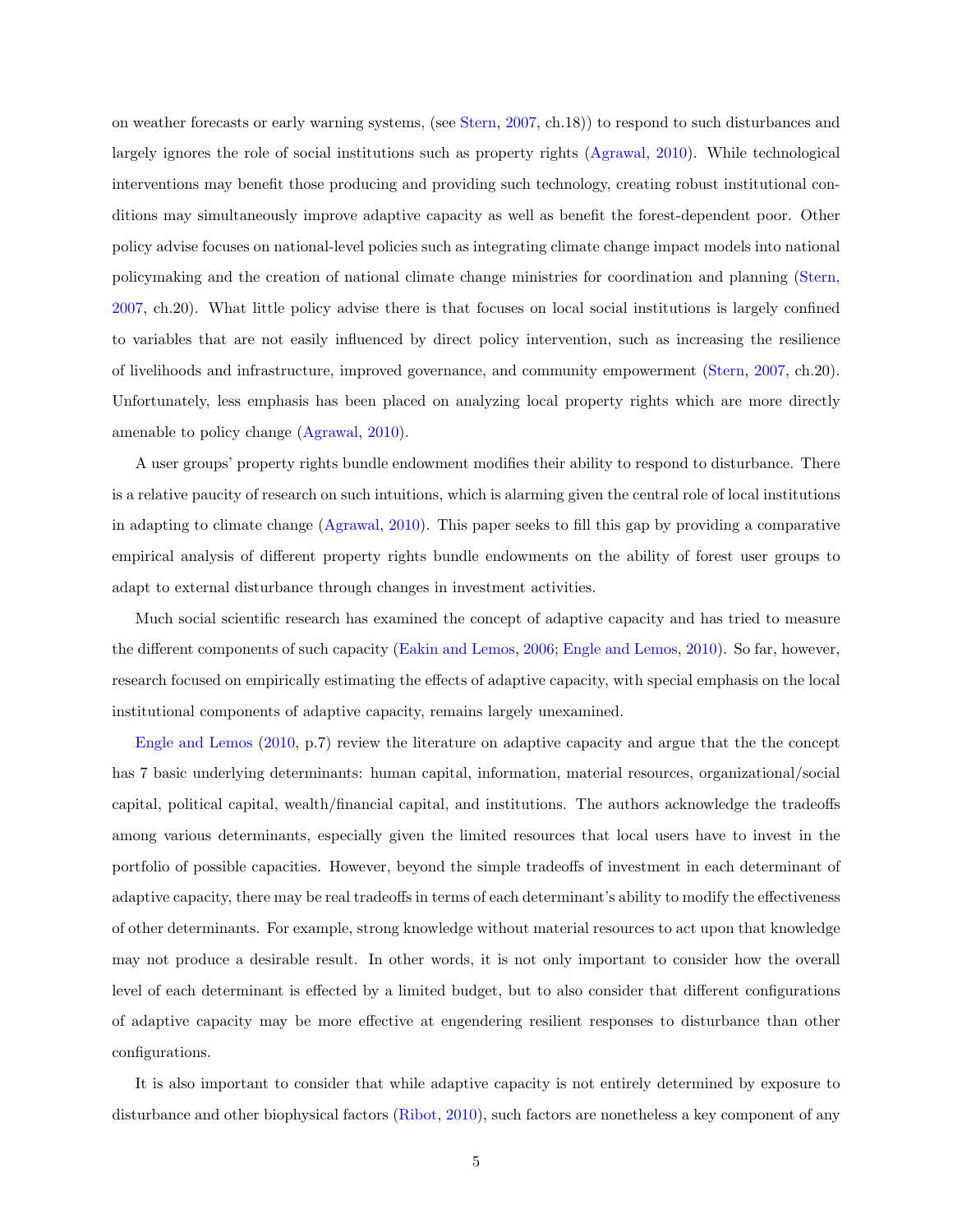environmental decision [\(Ostrom,](#page-17-10) [2005\)](#page-17-10). In other words, both social factors as well as biophysical factors are important for determining environmental outcomes [\(Young,](#page-17-2) [2002;](#page-17-2) [Basurto and Coleman,](#page-16-1) [Forthcoming\)](#page-16-1) and adaptive capacity. Thus, measures of adaptive capacity should consider both types of factors. The relative importance of biophysical or social determinants of adaptive capacity remains an empirical question.

#### 2.3 Property Rights, Rival Users, and Organizational Capacity

The purpose of this paper is not to give a complete profile of adaptive capacity of forest user groups. Rather, the purpose is to examine a subset of social factors that have been linked to adaptive capacity and to assess how such factors modify the effects of an important policy variable, property rights. I examine one of the determinants of adaptive capacity from [Engle and Lemos](#page-16-11) [\(2010\)](#page-16-11): organizational/social capital. Social capital has long been linked to successful resource governance [\(Ostrom,](#page-17-11) [1999\)](#page-17-11). I am particularly interested in organizational capacity within activities undertaken in the forest. If a user group has cooperated in the past to collectively monitor each other, for example, it might be much more likely to respond to disturbance collectively.

To examine the effects of biophysical factors I examine the presence of rival users in the forest. If there are multiple user groups that compete for forest products it will probably be difficult for any one user group to successfully act collectively and respond favorably to disturbance, given that other user groups can disregard this behavior and still respond unfavorably. The presence of rival users is a biophysical and social factor because it directly emphasizes the isolation of a user groups to other users which depends both on the spatial distribution of users as well as patterns of human activity.

My primary interest is to examine the role of property rights and to assess how organizational capacity and the presence of rival users change the incentives to respond to a disturbance. The hypothesized relationships between rival users, organizational capacity, and different property rights are presented in Table [2.](#page-6-0) The signs in the table represent hypothesized relationships of each variable on forest conditions after a disturbance. For example, the − in the upper-left cell between management rights and rival users implies the following hypothesis: as the number of rival users increase for groups with management rights, forest conditions will worsen.

First consider the effects of different property rights bundles as the number of rival users increase. Those with management rights may create rules that limit harvesting in the absence of rival groups, but as the number of rival groups increases the rules which they create can only be enforced on their group, and not on rival groups, so they will be less effective. The rights of exclusion, on the other hand, will be most effective in situations where there are rival user groups to exclude. The effects of exclusion rights will be the most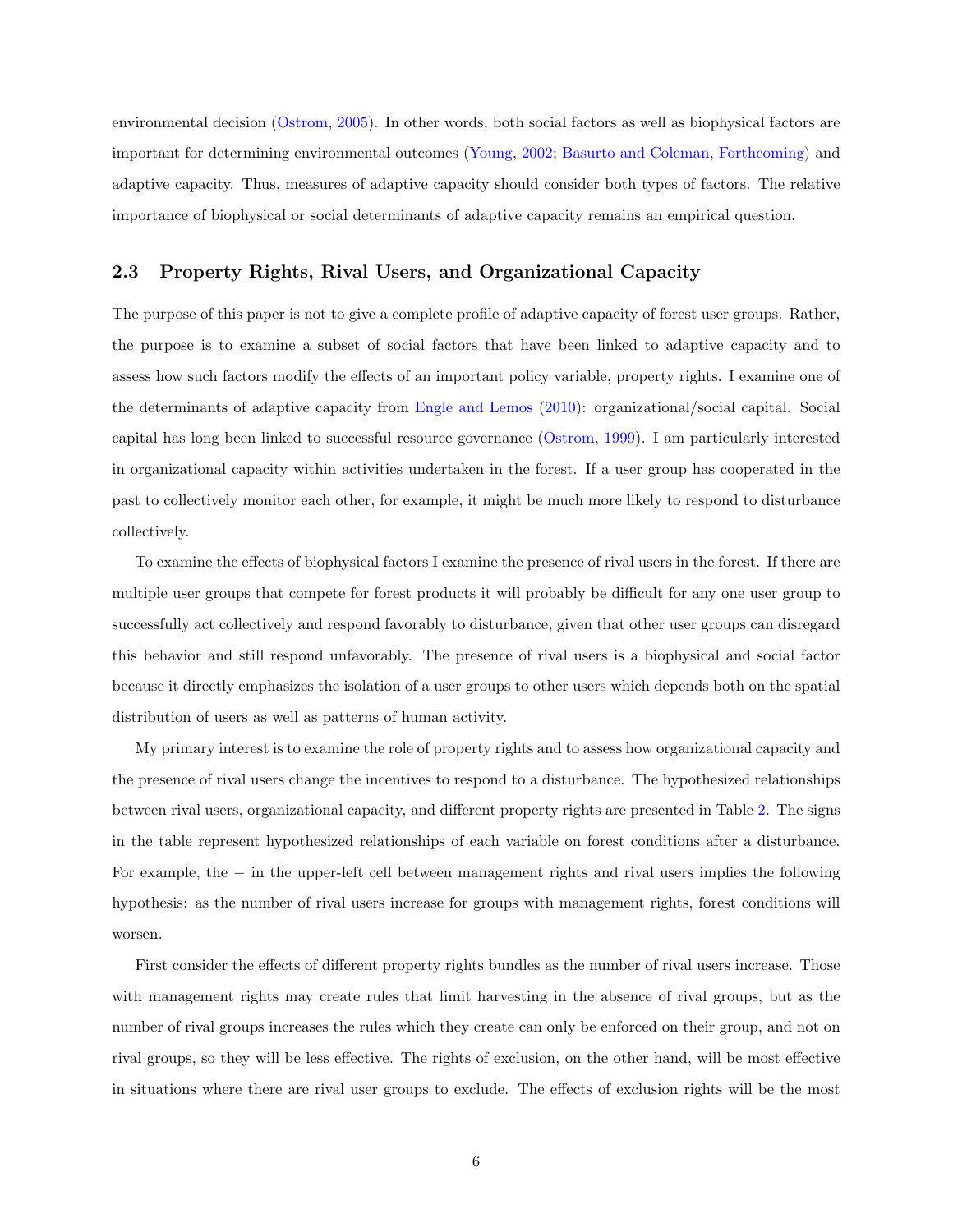pronounced in forests where there are many rival groups. Alienation rights are expected to have a negative impact on forest conditions when there are rivals. User groups may find it more profitable not to reinvest in a forest that has just experienced a disturbance, or may have no immediate political obligations to do so. User groups with exclusion rights may be required by law to meet forest management objectives, while groups with alienation rights can make decisions that leave the forest in a poor condition without accountability to others.

<span id="page-6-0"></span>Table 2: Hypothesized effects on forest conditions in response to disturbance

|                         | Rival Users | Organizational<br>Capacity |
|-------------------------|-------------|----------------------------|
| Management Rights       |             |                            |
| <b>Exclusion Rights</b> |             |                            |
| Alienation Rights       |             |                            |

Next consider the effects of different property rights bundles as the organizational capacity of the user group increases. User groups with management rights and high organizational capacity are better able to design and implement rules for the forest than groups with low organizational capacity. On the other hand, if such groups have the ability to exclude others from the benefits to be gained from organization, then they may be more likely to mobilize the organizational capacity to harvest the forest. If user groups possess alienation rights, they may be effectively able to mobilize and find buyers or renters for forest products and thus continue harvests after a disturbance.

Thus, the relationship between different types of adaptive capacity, and their interaction, may theoretically constrain or enhance the ability of property rights to achieve sustainable forest outcomes. Again, in this paper I do not consider the full range of adaptive capacities, but instead show that even among a subset of those capacities, policies implementing different bundles of property rights might be expected to have vastly different outcomes depending upon different levels of adaptive capacity.

## 3 Data Analysis

To investigate the hypotheses outline in Table [2,](#page-6-0) I analyze data from 326 user groups from forests in 13 countries around the world. Table [3](#page-7-0) presents the distribution of user groups across countries for the data used in this analysis.<sup>3</sup> The data is collected from the International Forestry Resources and Institutions

<sup>3</sup>These data do not represent a random sample of all forests in the world or even in the given countries; it is difficult to imagine a process for such sampling. However, none of the sampled user groups were chosen on the basis of the outcomes analyzed in this paper, so the inferences here can be generalized to user groups with similar ranges of the independent variables (See [Coleman,](#page-16-5) [2009\)](#page-16-5)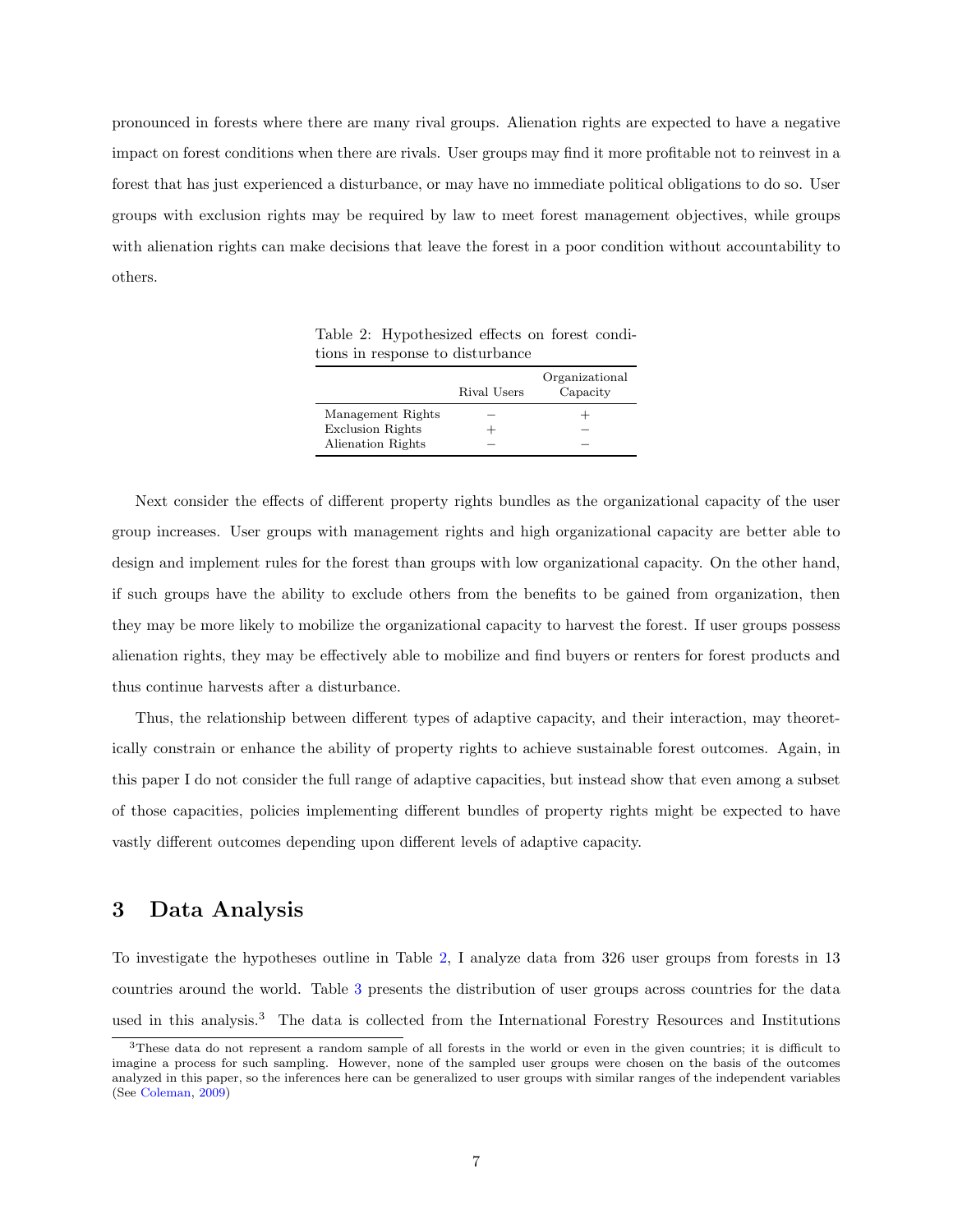|            | Frequency      | Percent  | Cumulative<br>Percent |
|------------|----------------|----------|-----------------------|
| <b>BHU</b> | $\overline{2}$ | 0.61     | 0.61                  |
| BOL        | 18             | 5.52     | 6.13                  |
| <b>BRA</b> | 4              | 1.23     | 7.36                  |
| GUA        | 12             | 3.68     | 11.04                 |
| HON        | 5              | 1.53     | 12.58                 |
| <b>IND</b> | 59             | 18.10    | 30.67                 |
| KEN        | 37             | 11.35    | 42.02                 |
| MAD        | 23             | 7.06     | 49.08                 |
| MEX        | 18             | $5.52\,$ | 54.60                 |
| NEP        | 66             | 20.25    | 74.85                 |
| TAN        | 12             | 3.68     | 78.53                 |
| THA        | 1              | 0.31     | 78.83                 |
| UGA        | 69             | 21.17    | 100.00                |
| Total      | 326            | 100.00   |                       |

<span id="page-7-0"></span>Table 3: Distribution of User Groups by Country

Notes: Data from [\(International Forestry](#page-16-7) [Resources and Institutions,](#page-16-7) [2008\)](#page-16-7).

(IFRI) program (see Section [5](#page-15-2) for details on the dataset and coded variables).<sup>4</sup>

The IFRI program is an effort by a worldwide network of colleagues to analyze forestry and the local user groups which access the forests. IFRI researchers use a standard instrument to collect data; this data is then compiled into a worldwide dataset. Data is collected both on forest biophysical characteristics (through forest mensuration techniques) and on the institutional and socioeconomic characteristics of forest users (through ethnographic techniques). Thus, the data represent a consistent way to analyze forest users management practices as well as the biophysical outcomes which result from such practices [\(Coleman,](#page-16-5) [2009\)](#page-16-5). IFRI presents a unique opportunity to analyze forest commons with cross national data [\(Ostrom and Nagendra,](#page-17-5) [2006;](#page-17-5) [Chhatre and Agrawal,](#page-16-0) [2009;](#page-16-0) [Coleman,](#page-16-5) [2009;](#page-16-5) [Coleman and Steed,](#page-16-4) [2009\)](#page-16-4).

#### 3.1 Description of Data

A subset of the data collected through IFRI is used in this paper.<sup>5</sup> Table [4](#page-8-0) reports the data, divided into four categories of variables: the dependent variable which measures forest outcomes, variables which measure the bundle of property rights with which a particular forest user groups has been endowed, measures of adaptive capacity, and and a set of control variables including a variable indicating disturbance.

The outcome variable is a subjective measure of forest conditions as assessed by the user group. It is

<sup>4</sup>See [International Forestry Resources and Institutions](#page-16-7) [\(2008\)](#page-16-7) for a discussion of the data collection process and [Gibson et al.](#page-16-12) [\(2000\)](#page-16-12) for an introduction to IFRI analysis.

<sup>5</sup>Data for most user groups were included, but observations for which there was missing variables was eliminated. Approximately 75 observations were eliminated by listwise deletion because of missingness. Data from U.S. sites were not included, nor were data from leasehold forests in Nepal, for which there are serious reverse causality problems because property right were given to local communities in leasehold forest precisely because they had historically been mismanaged and were had poor ecological conditions.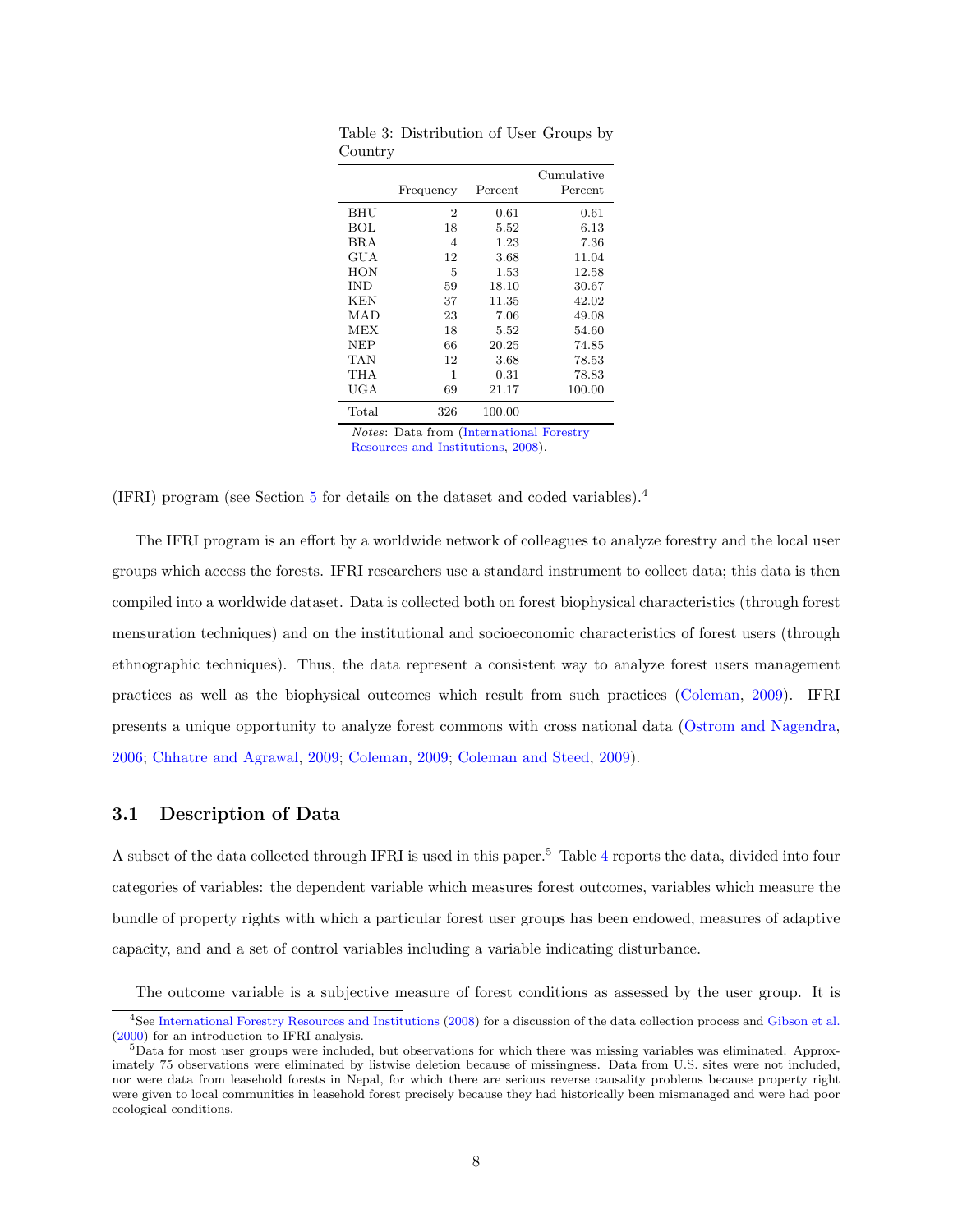|                                                                                          | Ν               | Mean       | Std.Dev. | Min     | Max      |  |
|------------------------------------------------------------------------------------------|-----------------|------------|----------|---------|----------|--|
| Outcome                                                                                  |                 |            |          |         |          |  |
| Forest Conditions                                                                        | 326             | 0.36       | 0.48     | 0.00    | 1.00     |  |
|                                                                                          | Property Rights |            |          |         |          |  |
| Management Rights                                                                        | 326             | 0.41       | 0.49     | 0.00    | $1.00\,$ |  |
| <b>Exclusion Rights</b>                                                                  | 326             | 0.29       | 0.46     | 0.00    | 1.00     |  |
| Alienation Rights                                                                        | 326             | 0.06       | 0.23     | 0.00    | $1.00\,$ |  |
| <i>Adaptive Capacity</i>                                                                 |                 |            |          |         |          |  |
| Organizational Capacity                                                                  | 326             | 3.00       | 1.44     | 1.00    | 5.00     |  |
| Number of Other User Groups                                                              | 326             | 1.30       | 1.53     | 0.00    | 5.00     |  |
| ln(Distance)                                                                             | 326             | 0.77       | 0.56     | 0.00    | 2.83     |  |
| Control Variables                                                                        |                 |            |          |         |          |  |
| Tree Density Decrease                                                                    | 326             | 0.53       | 0.50     | 0.00    | 1.00     |  |
| $ln(S\ncarcity)$                                                                         | 326             | $^{-1.65}$ | $2.32\,$ | $-7.20$ | 4.22     |  |
| ln(Forest Size)                                                                          | 326             | 5.88       | 1.94     | $-0.11$ | 10.03    |  |
| Forest Subsistence                                                                       | 326             | 0.76       | 0.37     | 0.00    | 1.00     |  |
| Conservation/Aesthetic Objectives<br>$\sim$ $\sim$ $\sim$ $\sim$ $\sim$ $\sim$<br>$\sim$ | 326             | 0.05       | 0.22     | 0.00    | 1.00     |  |

<span id="page-8-0"></span>Table 4: Summary Statistics

Notes: Data from [\(International Forestry Resources and Institutions,](#page-16-7) [2008\)](#page-16-7).

dichotomized to indicate if forest conditions are better for ecologically similar forests in the region  $(=1)$ ; or if they are worse  $(=0)$ .

Also included in Table [4](#page-8-0) are various measures of the bundle of property rights which the user group enjoys. Rights of access and withdrawal are not included as all user groups coded in the IFRI database have such rights. As part of the coding process for IFRI forms, user groups must be able to at least access the forest. Rights of management indicate that the user group has relative autonomy to make and enforce rules within the forest, and  $41\%$  of user groups have such rights. Exclusion rights indicate that only one user group can make rules and thus exclude others and about 29% of user groups have these rights. Alienation rights refer to rights to sell or lease the aforementioned rights. Only 6% of user groups possess alienation rights; these are private forest owners or indigenous groups that have exclusive rights to a forest. As in [Schlager and Ostrom](#page-17-3) [\(1992\)](#page-17-3) these rights are nested; that is, those with alienation rights possess exclusion and management rights. The variables in this analysis are coded as such. The effects of alienation rights, for example, should be interpreted as the effects of having rights to alienation in addition to the rights of management and exclusion.

As hypothesized in Table [2,](#page-6-0) the affects of property rights are attenuated by the number of potential rival claimants to those rights and the organizational capacity of the user group. The maximum number of rival groups is 5 in any given forest and for some forests there are no other rival groups.<sup>6</sup> Another variable is also included to measure the potential impacts of rivalry and that is the (natural logarithm of) distance to the

 $6$ Table 6 in the Appendix shows the distribution of other user groups. The most frequent number of other user groups is 0 (about 41% of user groups in the sample are the sole user group in the forest). However, for more than 50% of the user groups there is at least one other user group in the forest.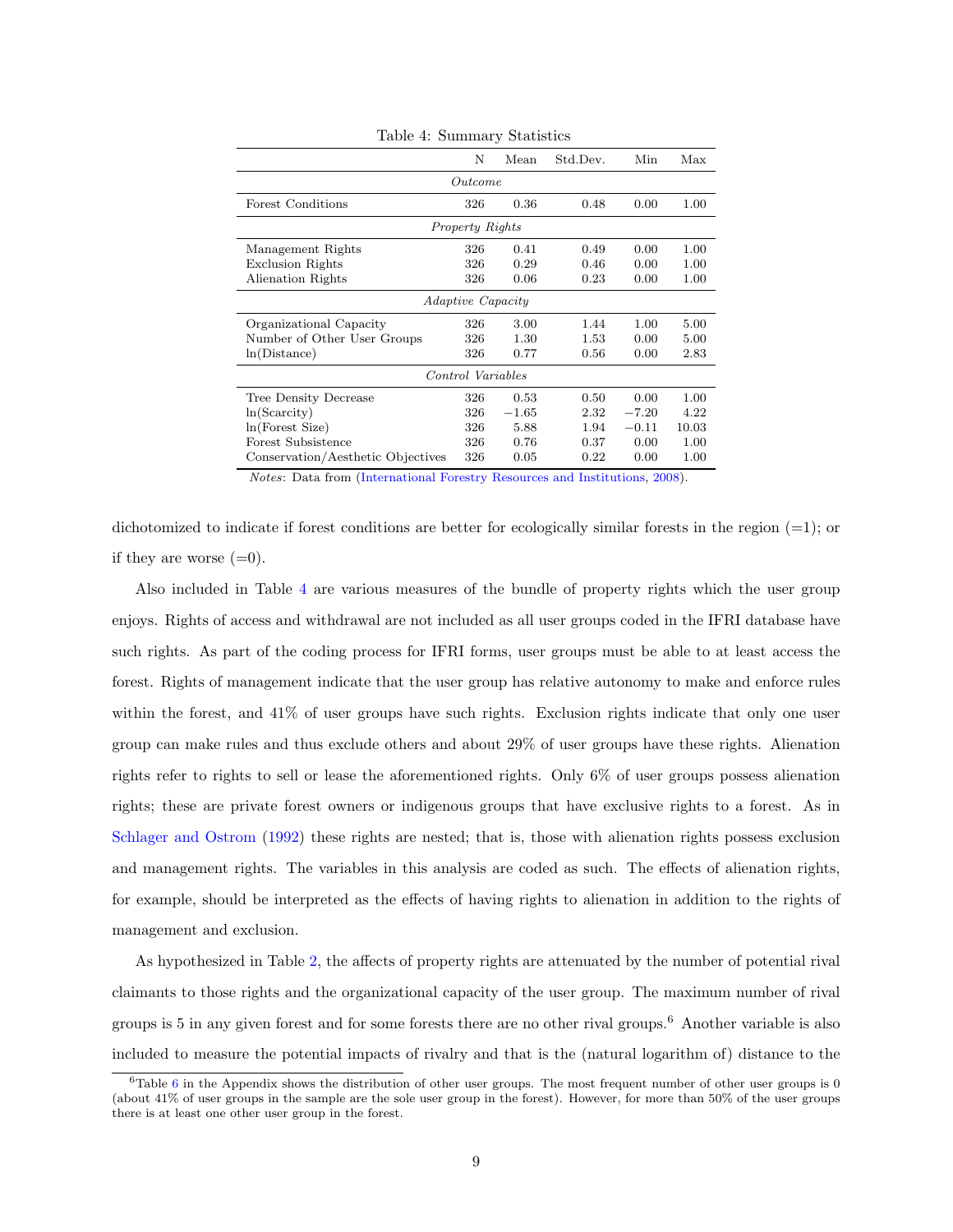closest market (in kilometers). Even if user groups are not currently using the forest, the distance to market is a proxy variable indicating the possibility that latent groups could challenge the property rights of the user group. I analyze this variable to confirm the results of the effects of groups which are already formed.

The organizational capacity of the user group is taken from an index of activities that the user group engages in. Four measures are used to assess organizational capacity: the frequency with which the group cooperates to harvest forest products, to monitor and sanction forest users, and to engage in forest maintenance activities. Each of these variable is on a scale of  $1 - 4$ , where 1 indicates the group never cooperates on such activities; 2 indicates they cooperate "occasionally"; 3 indicates they cooperate "seasonally"; and 4 indicates they cooperate "year round." The fourth variable is a binary indicator of whether the group has had a disruptive conflict in the last two years which disrupted normal activities. I examined two methods to construct the index, ultimately choosing the second method. First a simple additive index was examined, but there is some concern that such an index does not adequately weight different aspects of organizational capacity. Instead, I use an index based upon a principle components analysis of the four indicators. The scores from the first principle component are used as the index (the first principle component explains 49% of the variation among the four variables). The principle component scores were then divided into quintiles to facilitate interpretation—the first qunitile is composed of those user groups that have the lowest 20% of organizational capacity, while the fifth quintile is composed of those user groups that have the highest 20% of organizational capacity.<sup>7</sup>

The measure of disturbance is an indicator if there was a significant decrease in tree density in the past 5 years. The reasons for such a decrease ranged from exogenous natural disturbances (such as fire, flooding, or wind damage), to exogenous institutional change (encroachment on the forest from other groups, roads, or market access for forest products), to endogenous user group behavior (over-harvesting) or some combination of all three. In the majority (56%) of cases tree density decreases are attributed solely by exogenous change. While it would be helpful to separate purely exogenous change from endogenous change this is difficult because both processes often act simultaneously; thus for this analysis I look at all disturbances that decrease tree density.

A number of other control variables are also included in the analysis. Scarcity is measured by (the natural logarithm of) the number of households per forest hectare. If there is much pressure on the forest then forest users may be less able to act collectively to respond to disturbance (See [Coleman et al.,](#page-16-8) [2009\)](#page-16-8). Forest size is measured by the (natural logarithm of) forested hectares and presents a scale effect. Those in large forests may have more valuable assets and thus more incentive to adapt to changes [\(Chhatre and Agrawal,](#page-16-0) [2009\)](#page-16-0). Forest subsistence is measured by the proportion of households in the user group that rely on the forest for

<sup>&</sup>lt;sup>7</sup>More detail on the principal components analysis is available from the author upon request.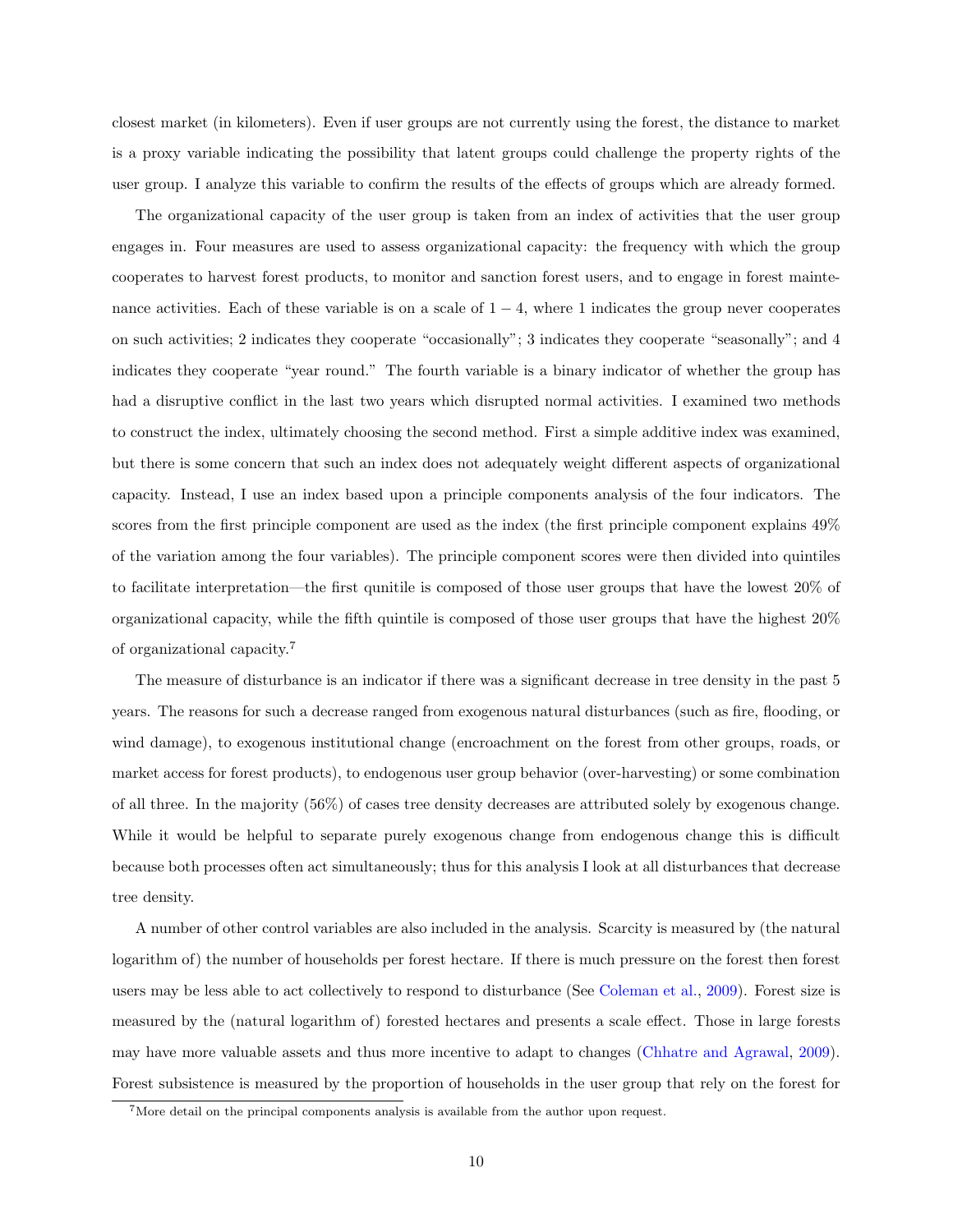subsistence and ranges 0 to 1. This is an especially important control because it severely limits how much user groups can restrain from harvesting if the costs of doing so are extremely high for a large proportion of the group. High subsistence user groups may not be able to limit harvesting in the forest if doing so would endanger many of its households from subsisting. On the other hand low subsistence groups may be able to delay harvesting while the forest recovers from the disturbance event. A control variable is also included to indicate the type of forest. If the forest is a nature preserve or sacred forest there may be more of a norm to restrain from harvesting after a disturbance and such a designation may provoke proactive measures to ensure good forest conditions, such as more careful monitoring of the forest to ensure that sacred elements of the forest are not removed. [\(Coleman and Steed,](#page-16-4) [2009\)](#page-16-4).<sup>8</sup>

#### 3.2 Estimation and Inference

To investigate the effects of property rights institutions on adaptation strategies, logit regressions were run where the dependent variable is a binary variable indicating the conditions of the forest as ranked by the user group, either above  $(=1)$  or below  $(=0)$  average for similar forests. This outcome was regressed on the property rights, adaptive capacity, and control variables described in Table [4.](#page-8-0) These results are reported in the first column of Table [5.](#page-11-0) Estimated logit coefficients and robust standard errors are reported.

Column 1 indicates that differences in common property rights do not significantly explain forest conditions. This finding is contrary to the hypothesized relationships in [Schlager and Ostrom](#page-17-3) [\(1992\)](#page-17-3) and outlined in Table [1.](#page-2-0) <sup>9</sup> That is, the bundles of specific property rights do not explain forest conditions in response to disturbance unconditional on other factors. A more nuanced theory of property rights as hypothesized in Table [2](#page-6-0) is needed to explain these results. The first column of Table [5](#page-11-0) does show that user groups are less likely to rank their forest as having above average conditions when there has been a disturbance in the past 5 years. As for adaptive capacity, organizational capacity is not a significant predictor of outcomes, although user groups are less likely to rank forests as above average as the number of rival groups increases.

Columns 2, 3, and 4 in Table [5](#page-11-0) are used to test the hypotheses of Table [2.](#page-6-0) The second column interacts the variable indicating the number of other user groups with the property rights bundles. After conditioning on the number of rival groups, property rights become a significant predictor of the user group's ranking of forest conditions. The first thing to note is that the coefficient next to the specific property rights bundle indicates the effect of property rights when there are no rival user groups. When there are no rivals, user

<sup>&</sup>lt;sup>8</sup>A number of other control variables were included at various stages of the analysis such as: the commercial value of the forest and ease of monitoring. These controls were generally insignificant and the results reported here are robust to their inclusion. These results are available from the author upon request.

 $^{9}$ In fact, the sign of the effects of alienation rights is opposite than expected, implying groups with alienation rights are less likely to rank forest conditions as above average (although not significant).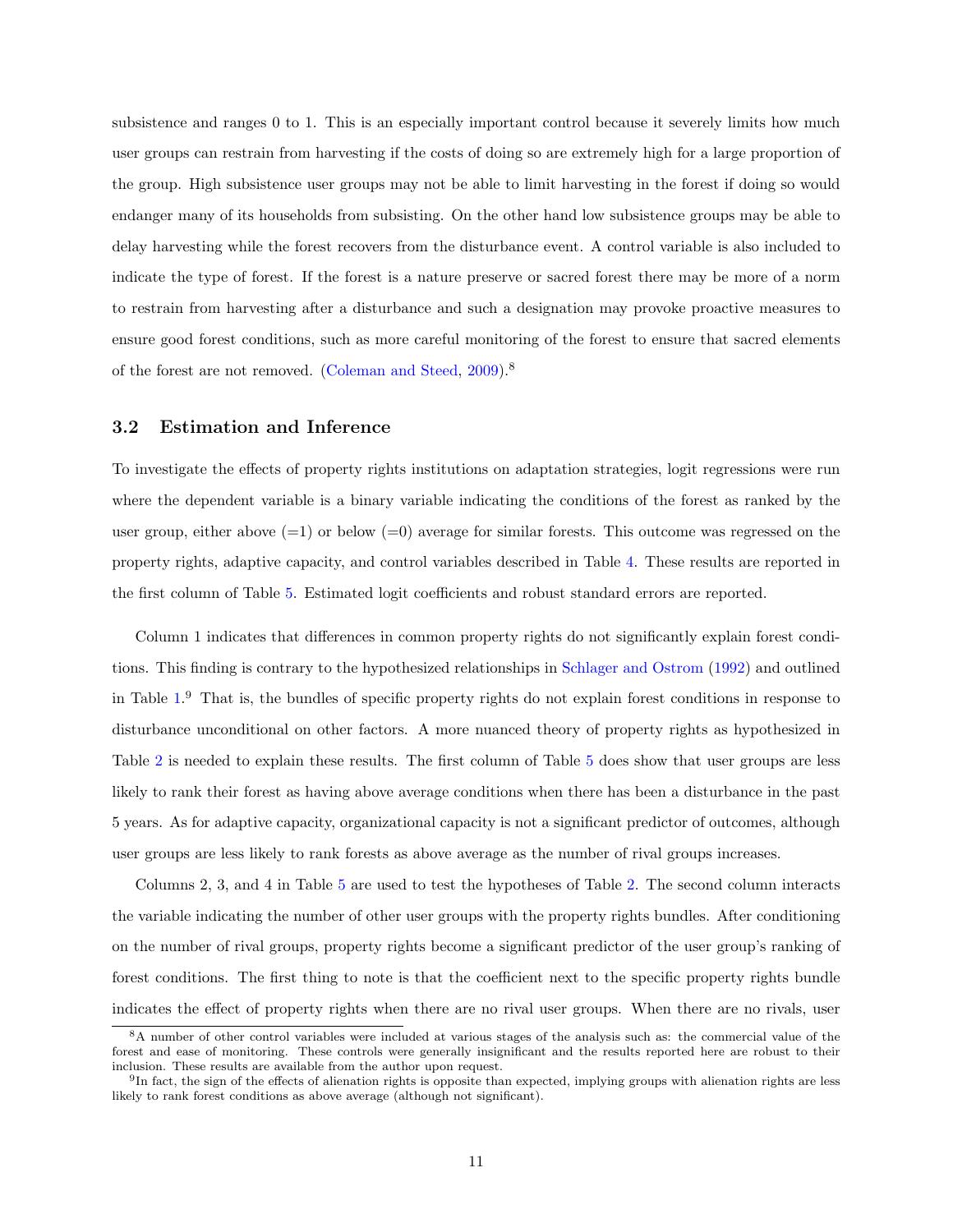|                                                 | Types of Interactions     |                                |                              |                                |
|-------------------------------------------------|---------------------------|--------------------------------|------------------------------|--------------------------------|
|                                                 | (1)                       | (2)<br>Property                | (3)<br>Organizational        | (4)                            |
|                                                 | None                      | Rights                         | Capacity                     | Distance                       |
| Management Rights                               | 0.376                     | $2.257**$                      | $-0.718$                     | $-1.250*$                      |
| <b>Exclusion Rights</b>                         | (0.39)<br>0.114<br>(0.47) | (0.96)<br>$-2.044**$<br>(0.97) | (1.20)<br>2.084<br>(1.49)    | (0.69)<br>0.606<br>(0.76)      |
| Alienation Rights                               | $-0.254$<br>(0.59)        | $-0.127$<br>(0.79)             | 0.362<br>(1.42)              | 1.498<br>(1.04)                |
| Management Rights X Number of Other User Groups |                           | $-0.826**$<br>(0.41)           |                              |                                |
| Exclusion Rights X Number of Other User Groups  |                           | $1.815***$<br>(0.63)           |                              |                                |
| Alienation Rights X Number of Other User Groups |                           | $-0.687$<br>(0.71)             |                              |                                |
| Management Rights X Organizational Capacity     |                           |                                | 0.304                        |                                |
| Exclusion Rights X Organizational Capacity      |                           |                                | (0.35)<br>$-0.544$<br>(0.40) |                                |
| Alienation Rights X Organizational Capacity     |                           |                                | $-0.200$<br>(0.38)           |                                |
| Management Rights X ln(Distance)                |                           |                                |                              | $1.767***$                     |
| Exclusion Rights X ln(Distance)                 |                           |                                |                              | (0.60)<br>$-0.051$             |
| Alienation Rights X ln(Distance)                |                           |                                |                              | (0.61)<br>$-2.924**$           |
| Tree Density Decrease                           | $-0.667**$<br>(0.27)      | $-0.851***$<br>(0.28)          | $-0.689**$<br>(0.28)         | (1.35)<br>$-0.672**$<br>(0.27) |
| Organizational Capacity                         | $-0.047$<br>(0.10)        | $-0.065$<br>(0.10)             | 0.010<br>(0.12)              | $-0.038$<br>(0.10)             |
| Number of Other User Groups                     | $-0.208*$<br>(0.11)       | $-0.172$<br>(0.12)             | $-0.188*$<br>(0.11)          | $-0.152$<br>(0.11)             |
| ln(Distance)                                    | $-0.096$                  | $-0.293$                       | $-0.087$                     | $-0.954**$                     |
| $ln(S\ncarcity)$                                | (0.25)<br>$-0.173*$       | (0.28)<br>$-0.138$             | (0.25)<br>$-0.173*$          | (0.40)<br>$-0.150$             |
|                                                 | (0.09)                    | (0.10)                         | (0.10)                       | (0.10)                         |
| ln(Forest Size)                                 | $-0.137$                  | $-0.138$                       | $-0.143$                     | $-0.109$                       |
| Forest Subsistence                              | (0.11)<br>0.501           | (0.12)<br>$0.718*$             | (0.11)<br>0.483              | (0.12)<br>$0.663*$             |
| Conservation/Aesthetic Objectives               | (0.36)<br>0.435           | (0.38)<br>0.406                | (0.37)<br>0.419              | (0.39)<br>0.511                |
|                                                 | (0.52)                    | (0.52)                         | (0.53)                       | (0.54)                         |
| Constant                                        | 0.152                     | 0.281                          | 0.041                        | 0.402                          |
|                                                 | (0.67)                    | (0.73)                         | (0.71)                       | (0.70)                         |
| Log-Likelihood                                  | $-201.090$                | $-194.748$                     | $-199.344$                   | $-193.447$                     |
| AIC                                             | 426.180                   | 419.495                        | 428.689                      | 416.894                        |
| BIC                                             | 471.623                   | 476.299                        | 485.492                      | 473.698                        |
| $\chi^2$                                        | $23.216**$                | 29.921***                      | $27.243**$                   | 37.953***                      |
| $\mathbf N$                                     | 326                       | 326                            | 326                          | 326                            |

<span id="page-11-0"></span>Table 5: Logit Estimates of Forest Conditions

Notes: Robust standard errors in parentheses. Two-tailed hypothesis tests: \*  $p < 0.10$ , \*\*  $p < 0.05$ , \*\*\*  $p < 0.01$ .

groups with management rights are more likely to rank the quality of the forest as above average, holding all else constant (significant at the 0.05 level), while user groups with exclusion rights are less likely to rank the forest as above average, holding all else constant (significant at the 0.05 level). However, as the number of rivals increase, the effects of management rights decreases (significant at the 0.05 level) , while the effects of exclusion rights increase (significant at the 0.01 level) holding all else constant. The effects of alienation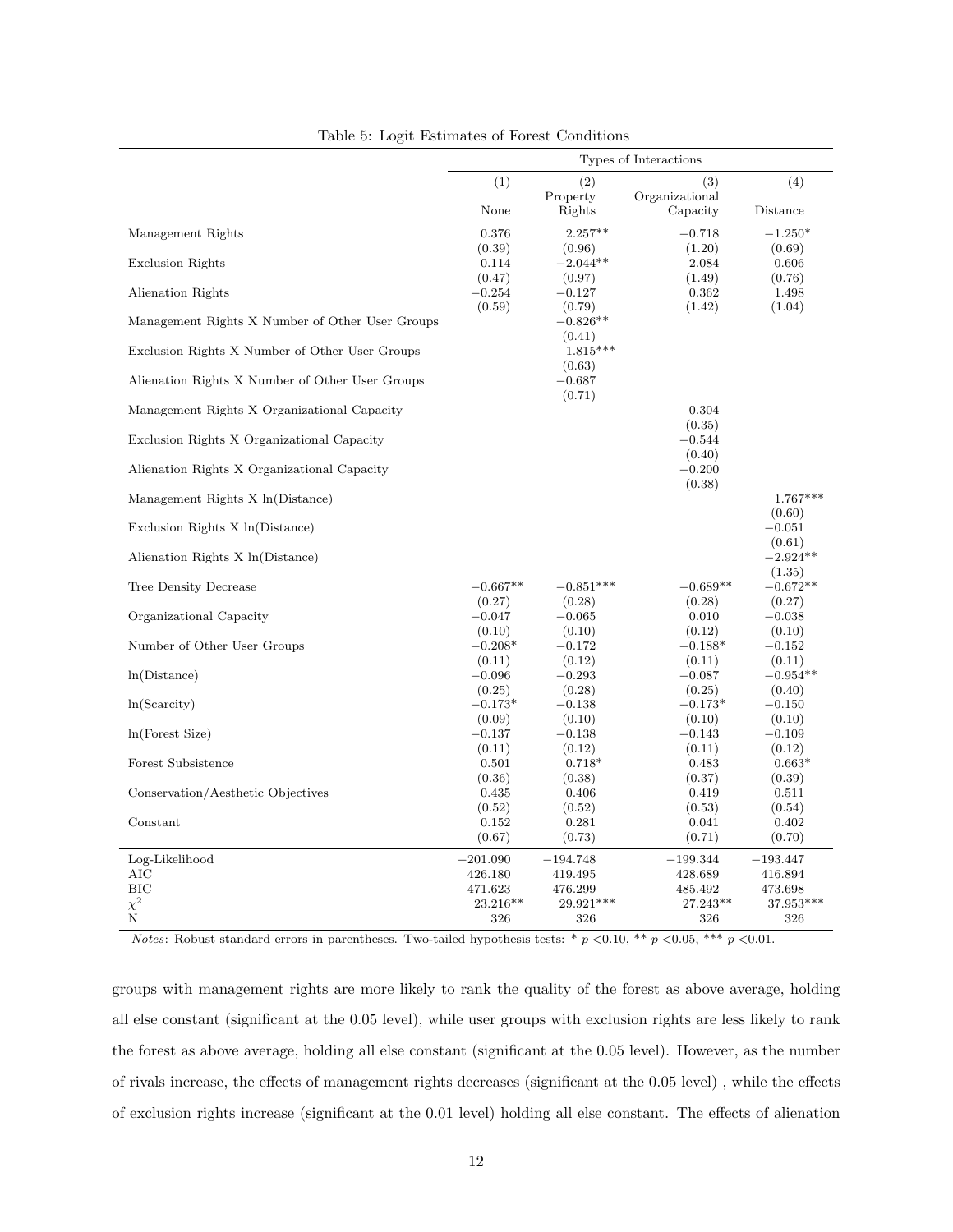rights are not significantly moderated by the number of other user groups, but the anticipated effects of management rights and exclusion rights in Table [2](#page-6-0) are confirmed by the analysis.

The third column in Table [5](#page-11-0) examines the interaction of property rights with organizational capacity. These hypotheses are rejected by the data analysis; there does not appear to be a significant relationship between organizational capacity and forest conditions, despite the types of property rights which the user group has.

To ensure that the analysis of column 2 is robust a different measure of rival groups was also employed. The distance to market is a proxy for any latent groups that could potentially challenge property rights holders in the forest. Given the hypotheses of Table [2](#page-6-0) I expect that as the distance to the nearest market increases the potential for rival groups decreases. Thus, as distance increases management rights should become more important, but exclusion rights should become less important, while alienation rights should also become more important. The results in Column 3 suggest that if the distance to the nearest market is 1 kilometer  $(\ln(0)=1)$ , then management rights negatively effect the propensity of the user group to rank the forest as above average. However, as the distance to markets grows, management rights are associated with a high probability of ranking the forest in above average conditions, holding all else constant (significant at the 0.01 level). On the other hand, exclusion rights are more important when the user group is close to a market, but less so the farther away the group is from the market. User groups with exclusion rights are less likely to rank the forest as being above average, the farther they are located from a market, holding all else constant (significant at the 0.05 level).

#### 3.3 Analysis

The specific research question of this paper relates to how user groups rank forest conditions after a disturbance, conditional on their property rights, organizational capacity, and the number of rival groups. Inferences should be made conditional on there being a disturbance in the forest. The estimation results outlined in the previous section are analyzed in this section conditional on a disturbance and given the interactions previously discussed. This can be best done by a visual inspection of the predicted probabilities from the interaction models estimated and reported in Table [5.](#page-11-0)

Figure [1](#page-13-0) reports the estimated effects of property rights conditioning on there being a disturbance in the past five year (Tree Density Decrease=1). Predicted probabilities are examined based upon the estimated effects of property rights, the number of other user groups, organizational capacity, and the distance to market as well as each variable's interaction with property rights. The plots are derived from the estimates given in Columns 2, 3, and 4 of Table [5.](#page-11-0)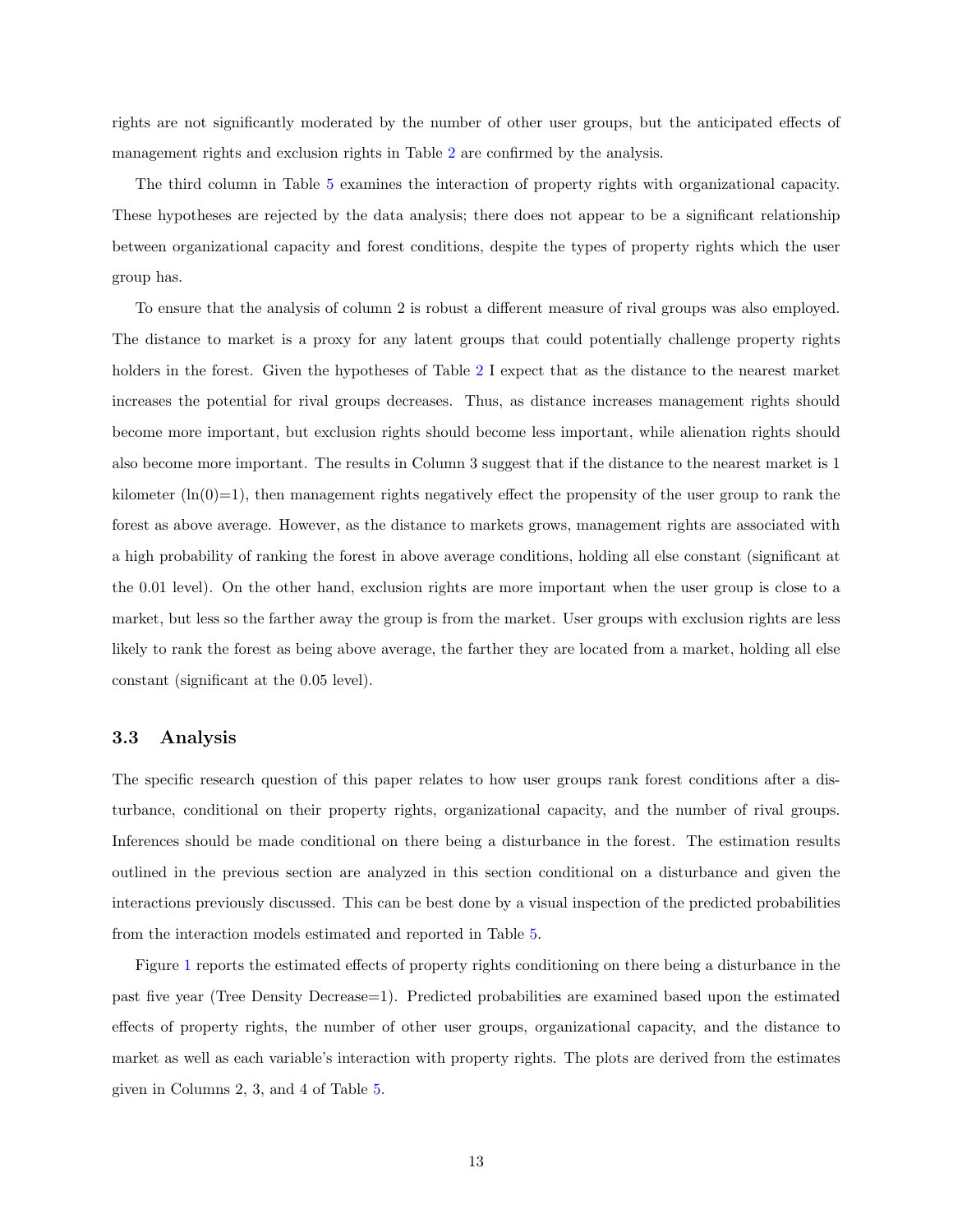

<span id="page-13-0"></span>Figure 1: Predicted Probabilities of the user group ranking the forest as above average for different bundles of property rights. The three panels show the predicted probability that the use group ranks the forest as above average depending on the property rights when interacting property rights with the number of rival groups (left panel), organizational capacity (middle panel), and the distance to market (right panel). Predicted probabilities are calculated from the estimates of Columns 2, 3, and 4 of table [5](#page-11-0) and after conditioning on a disturbance (Tree Density Decrease=1) and holding all other variables at their median.

The figures reinforce the interpretation of Table [5](#page-11-0) from the previous section. I here focus specifically on management and exclusion rights and their interactions with the factors which measure adaptive capacity. The left panel in Figure [1](#page-13-0) shows that when there are few rivals user groups with management rights are likely to rank the condition of the forest as above average, while the additional benefit of having exclusion rights does not significantly increase the probability of ranking the forest conditions as above average. However, as there are more rival user groups, exclusion rights become more important than management rights, so that by the point when there are 5 rival groups those with exclusion rights are very likely to rank the value of the forest as above average.

The middle panel reinforces that there is not a consistent story on the interrelationship between organizational capacity and property rights. There is no clear evidence that those with high organizational capacity are more likely to rank the forest as above average, nor that this relationship is somehow modified by the user group's bundle of property rights.

The right panel shows the relationship between distance to market, property rights, and the probability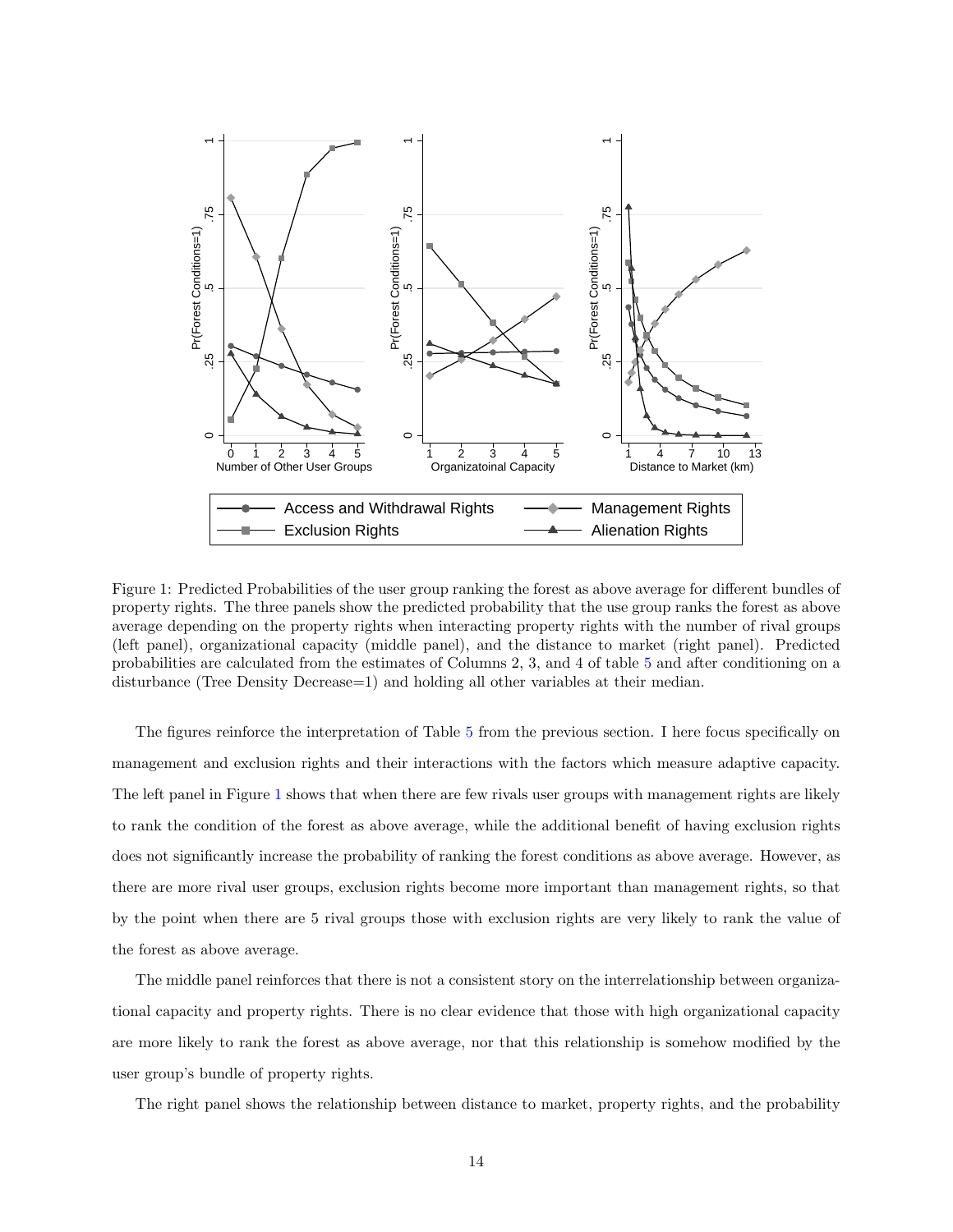of ranking forest conditions above average. More isolated user groups (those further from markets and latent user groups) are more likely to experience the benefits of management rights, while less isolated user groups are more likely to experience the additional benefits of exclusion rights. Management rights for user groups near markets are not sufficient to prevent the user group from ranking the forest as below average.

Their is surprisingly weak evidence for the effects of alienation rights. User groups with alienation rights appear no more or less likely to rank the forest as above average than those with simply access and withdrawal rights, regardless of organizational capacity or the potential of rival groups to threaten those rights. The strong effects of exclusion may be because absent alienation rights the user group is "tied to the forest." With no prospects of divesting itself from the resource the group is forced to adapt to the disturbance rather than let another entity do so. After disturbance a user group with alienation rights, however can decide it is better off selling the asset to provide short-term income rather than reinvest.

Another reason for the strong effects of exclusion rights rather than pure alienation rights is the role of liability. Suppose that the state or a private entity is the owner of the forest and leases exclusion rights to the user group. They may be liable for any damages done to the forest and thus have an incentive to invest resources in the face of disturbance. However, if the user group is the owner of the forest (i.e. it holds alienation rights) then it may be disinclined to make investments in the face of disturbance if the group has other priorities.

Exclusion rights are the most powerful when there are more rival user groups. If there are multiple user groups in a forest and one of the user groups has rights of alienation, then other groups may decide to risk harvesting resources (perhaps contrary to established rules) before the asset is sold. If the user groups with rights of alienation anticipates this they will be hesitant to invest in the resource. However, if the user group only has exclusion rights there is no prospect to divest itself of the resource; thus, other user groups do not have an incentive for risky harvesting because the asset cannot be sold.

## 4 Discussion

Following the theoretical framework of [\(Schlager and Ostrom,](#page-17-3) [1992\)](#page-17-3), I have explored the effects of different property rights bundles on the propensity of forest user groups to make investments when faced with disturbance. A number of important findings emerged. First, it appears that full ownership rights need not be given to user groups in order to increase the probability that users will rank the condition of the forest as above normal after a disturbance. Second, exclusion rights appear to be strongly associated with the user group's ranking of the forest when there are rival groups, but when there are no such groups that management rights can lead to a greater propensity to rank the forest above average. Third, the effects of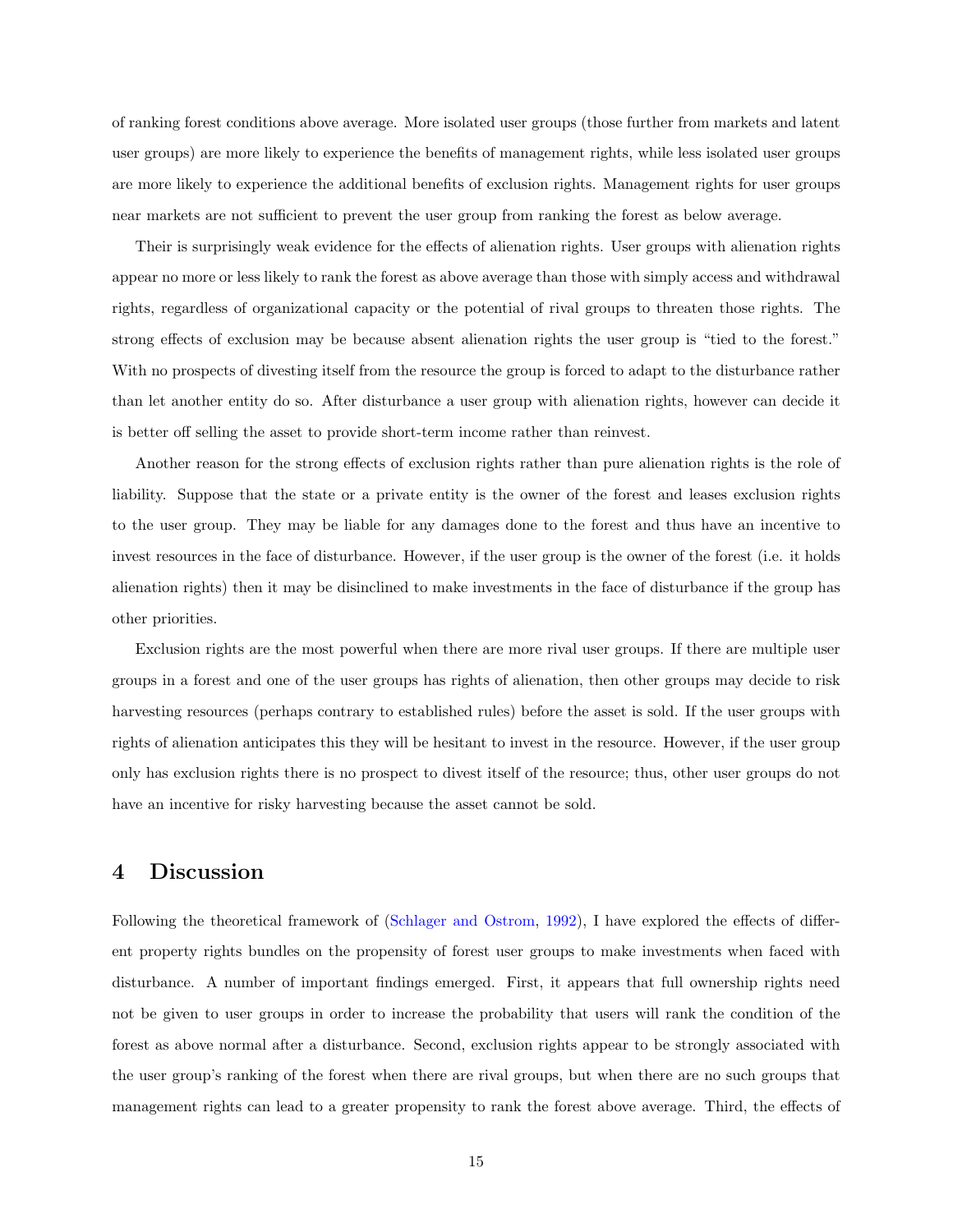property rights are the most pronounced in situations where there are rival users who might challenge those property rights, but do not seem to depend on the organizational capacity of the users.

These findings have implications for the way scholars treat the concepts of adaptation. This research strongly suggests that social measures of adaptive capacity may not capture important interactions between policy and adaptive capacity. If the analysis would have been confined to only organizational capacity as a potential mediating factor for property rights one might conclude that property rights are unimportant in determining outcomes after a disturbance. In this paper I have not addressed a comprehensive measure of adaptive capacity, but I have shown that biophysical determinants of adaptive capacity have an important role to play in our understanding of policy interventions that promote adaptation to disturbance.

These results also suggest that forest conditions are likely to deteriorate with an external disturbance. This finding suggests a positive feedback loop between deforestation and disturbance. Once a disturbance is felt local forest users may fail to adapt to these circumstances by harvesting less; this in turn will increase carbon emissions and increase the probability of future disturbances from climate change. This should be particularly troubling to climate change modelers and policy analysts of climate change. However, a potential tool has been identified for addressing this problem: giving exclusion rights to forest users when there are other rival groups and giving management rights when there are no rivals can engender adaptation in the face of disturbance. However, giving full alienation rights to user groups is not shown to affect the group's subjective rankings of the forest. This may imply that alienation rights will not prevent deforestation and that they may actually exacerbate the positive feedback loop.

### <span id="page-15-2"></span>5 Materials and Methods

The data for the analysis is taken from the IFRI training manual [\(International Forestry Resources and](#page-16-7) [Institutions,](#page-16-7) [2008\)](#page-16-7). Statistical analysis was conducted in Stata 11. Data files and Stata do file code is available from the author upon request.

## References

- <span id="page-15-1"></span>Agrawal, A., 2010. Local Institutions and Adaptation to Climate Change. In: Mearns, R., Norton, A. (Eds.), Social Dimmensions of Climate Change: Equity and Vulnerability in a Warming World. The World Bank, Washington, DC.
- <span id="page-15-0"></span>Agrawal, A., Chhatre, A., Hardin, R., 2008. Changing Governance of the World's Forests. Science 320, 1460–1462.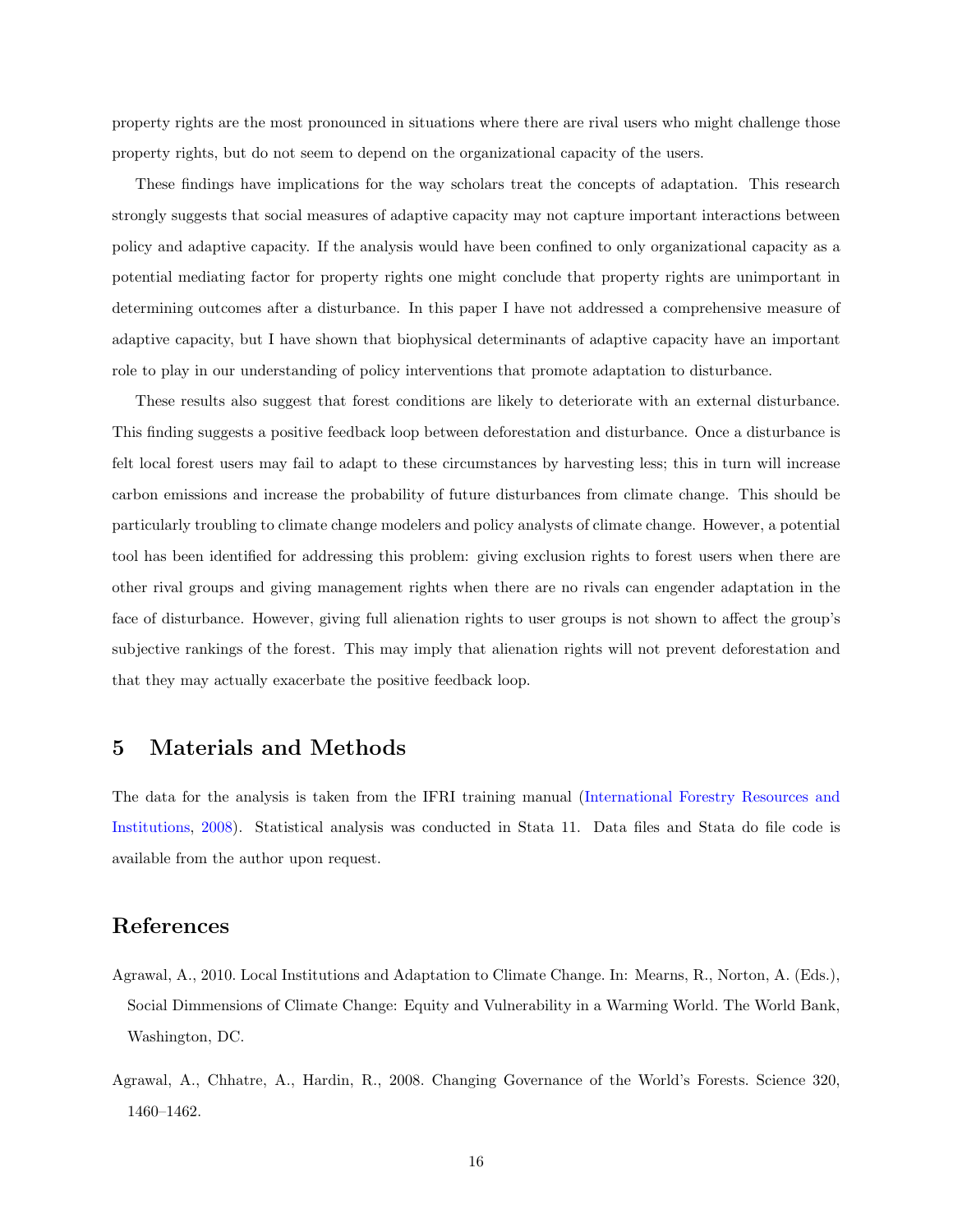- <span id="page-16-9"></span>Arnason, R., 2005. Property Rights in Fisheries: Iceland's experience with ITQs. Reviews in Fish Biology and Fisheries 15, 243–264.
- <span id="page-16-2"></span>Barzel, Y., 1997. Economic Analysis of Property Rights. Cambridge University Press, Cambridge, UK.
- <span id="page-16-1"></span>Basurto, X., Coleman, E. A., Forthcoming. Institutional and Ecological Interplay for Successful Selfgovernance of Community-based Fisheries. Ecological Economics.
- <span id="page-16-0"></span>Chhatre, A., Agrawal, A., 2009. Trade-offs and Synergies Between Carbon Storage and Livelihood Benefits from Forest Commons. Proceedings of the National Academy of Science 106 (42), 17667–17670.
- <span id="page-16-5"></span>Coleman, E. A., 2009. Institutional Factors Affecting Biophysical Outcomes in Forest Management. Journal of Policy Analysis and Management 28 (1), 122–146.
- <span id="page-16-8"></span>Coleman, E. A., Fleischman, F. D., Bauer, J., 2009. Comparing Forest Decentralization and Local Institutional Change in Bolivia, Kenya, Mexico and Uganda. Working Paper W09-19., Workshop in Politial Theory and Policy Analysis, Indiana University.
- <span id="page-16-4"></span>Coleman, E. A., Steed, B., 2009. Monitoring and Sanctioning in the Commons: An Application to Forestry. Ecological Economics 68 (7), 2106–2113.
- <span id="page-16-10"></span>Eakin, H., Lemos, M. C., 2006. Adaptation and the State: Latin America and the Challenge of Capacity-Building under Globalization. Global Environmental Change 16 (1), 7–18.
- <span id="page-16-11"></span>Engle, N. L., Lemos, M. C., 2010. Unpacking Governance: Building Adaptive Capacity to Climate Change in River Basins of Brazil. Global Environmental Change 20, 4–13.
- <span id="page-16-12"></span>Gibson, C. C., McKean, M. A., Ostrom, E., 2000. People and Forests: Communities, Institutions, and Governance. MIT Press, Cambridge, MA.
- <span id="page-16-6"></span>Hayes, T., Ostrom, E., 2005. Conserving the World's Forests: Are Protected Areas the Only Way? Indiana Law Review 38, 595–617.
- <span id="page-16-7"></span>International Forestry Resources and Institutions, May 2008. The ifri research and training program. URL <http://www.umich.edu/~ifri/Brochure/ifribrochuresept2006.pdf>
- <span id="page-16-3"></span>McKean, M. A., 2000. Common Property: What Is It, What Is It Good for, and What Makes It Work? In: Gibson, C., McKean, M. A., Ostrom, E. (Eds.), People and Forests: Communities, Institutions, and Governance. MIT Press, Cambridge, MA, pp. 27–55.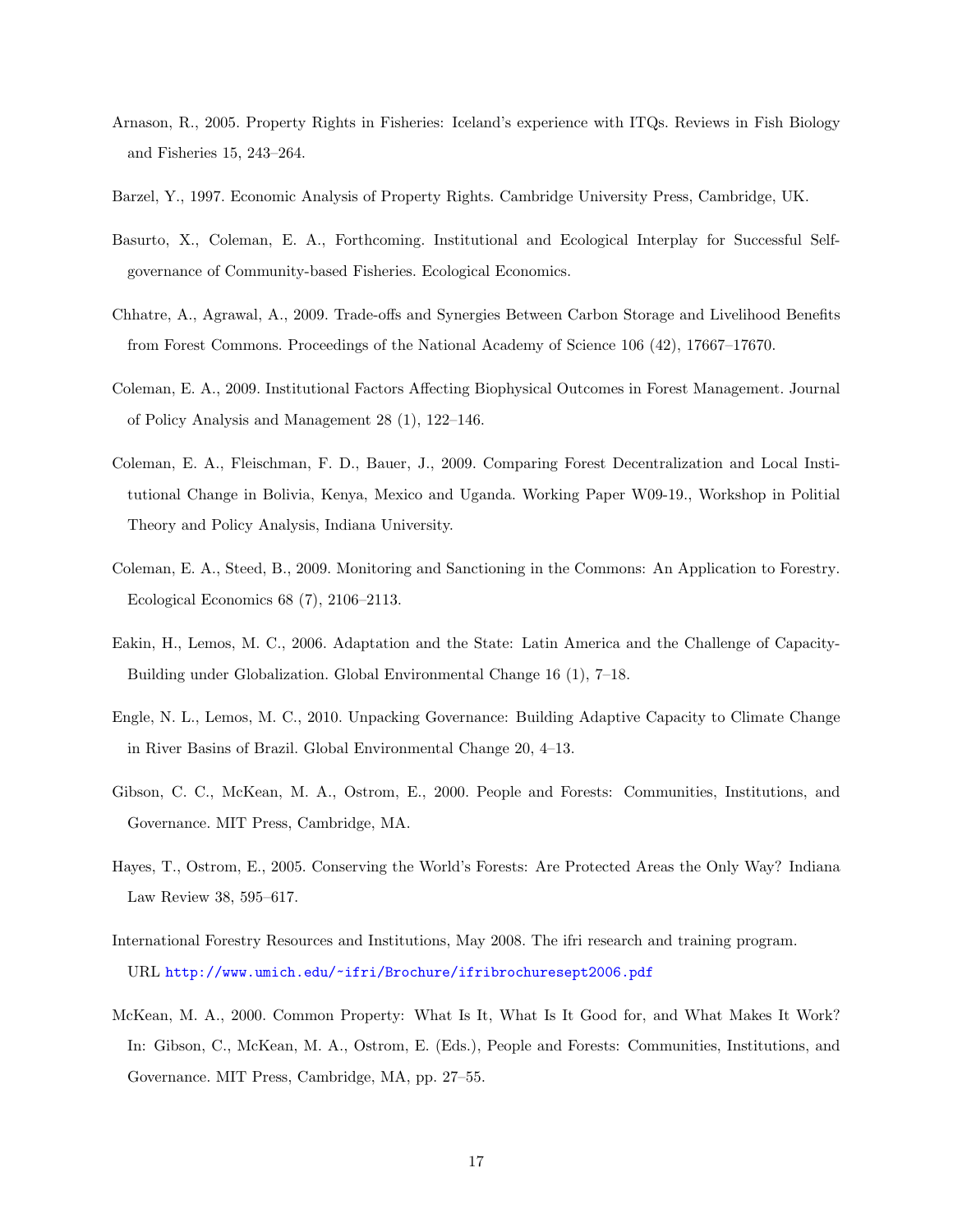- <span id="page-17-0"></span>Mendelsohn, R., Basist, A., Kurukulasuriya, P., Dinar, A., 2007. Climate and Rural Income. Climate Change 81 (1), 101–118.
- <span id="page-17-1"></span>Ostrom, E., 1990. Governing the Commons: The Evolution of Institutions for Collective Action. Cambridge University Press, Cambridge, UK.
- <span id="page-17-11"></span>Ostrom, E., 1999. Social Capital: A Fad or a Fundamental Concept? In: Dasgupta, P., Serageldin, I. (Eds.), Social Capital: A Multifaceted Perspective. World Bank, Washington, DC.
- <span id="page-17-10"></span>Ostrom, E., 2005. Understanding Institutional Diversity. Princeton University Press, Princeton, NJ.
- <span id="page-17-4"></span>Ostrom, E., Janssen, M. A., Anderies, J. M., 2007. Going Beyond Panaceas. Proceedings of the National Academy of Sciences 104 (39), 15176–15178.
- <span id="page-17-5"></span>Ostrom, E., Nagendra, H., 2006. Insights on Linking Forests, Trees, and People from the Air, on the Ground, and in the Laboratory. Proceedings of the National Academy of Science 103 (51), 19224–19231.
- <span id="page-17-9"></span>Ribot, J., 2010. Vulnerability Does Not Fall from the Sky: Toward Multiscale, Pro-Poor Climate Policy. In: Means, R., Norton, A. (Eds.), Social Dimmensions of Climate Change: Equity and Vulnerability in a Warming World. The World Bank, Washington, DC.
- <span id="page-17-3"></span>Schlager, E., Ostrom, E., 1992. Property-Rights Regimes and Natural Resources: A Conceptual Analysis. Land Economics 68 (3), 249–262.
- <span id="page-17-7"></span>Scott, A., 2008. The Evolution of Resource Property Rights. Oxford University Press, New York.
- <span id="page-17-8"></span>Stern, N., 2007. The Economics of Climate Change: The Stern Review. Cambridge University Press, Cambridge, UK.
- <span id="page-17-6"></span>Tietenberg, T., 2000. Environmental and Natural Resource Economics. Addison-Wesley, Reading, MA.
- <span id="page-17-2"></span>Young, O. R., 2002. The Institutional Dimensions of Environmental Change: Fit, Interplay, and Scale. MIT Press, Cambridge, MA.